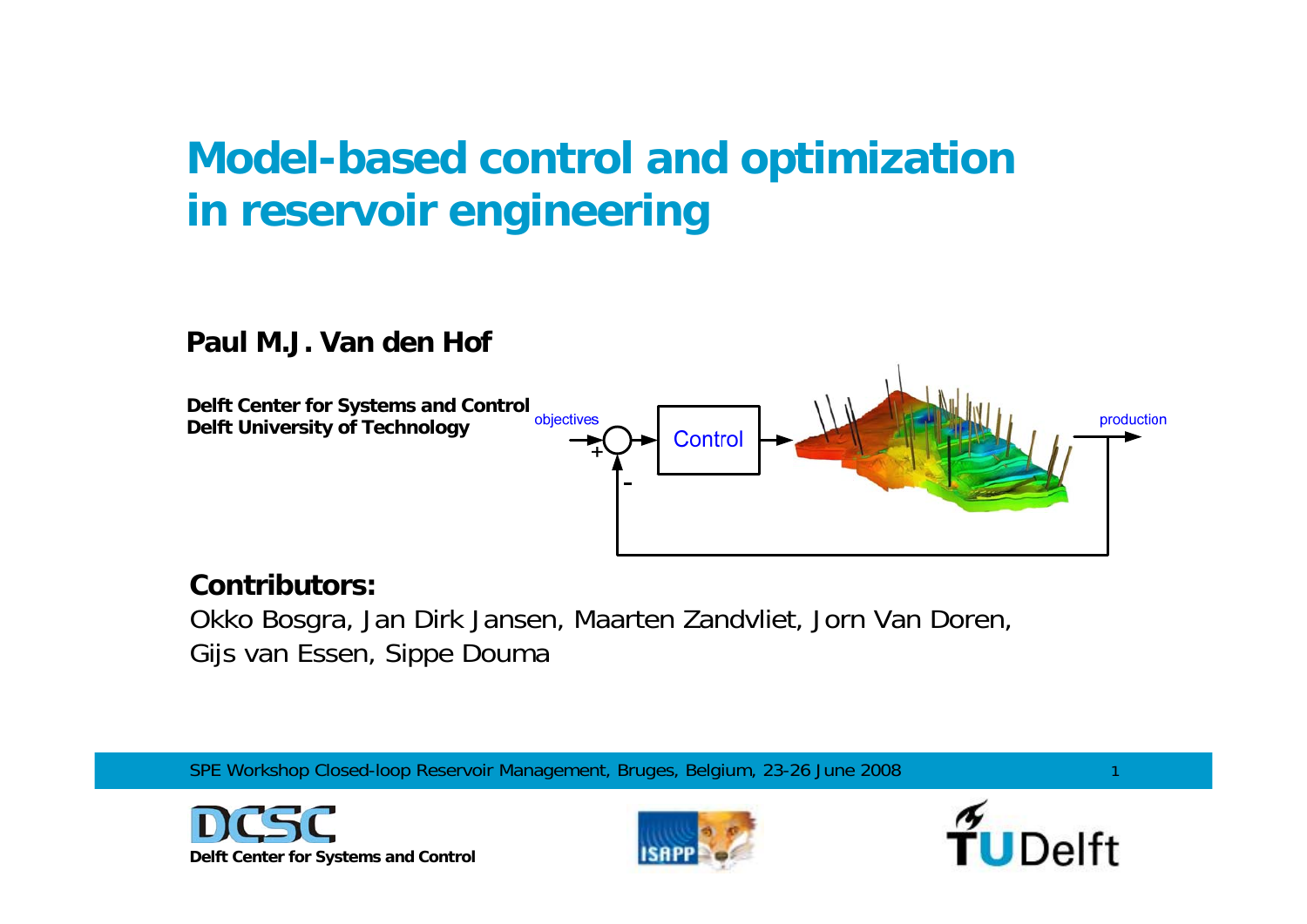## **Contents**

- Introduction
- Estimating states and parameters identification
- Identifiability
- Controllability and observability
- Discussion



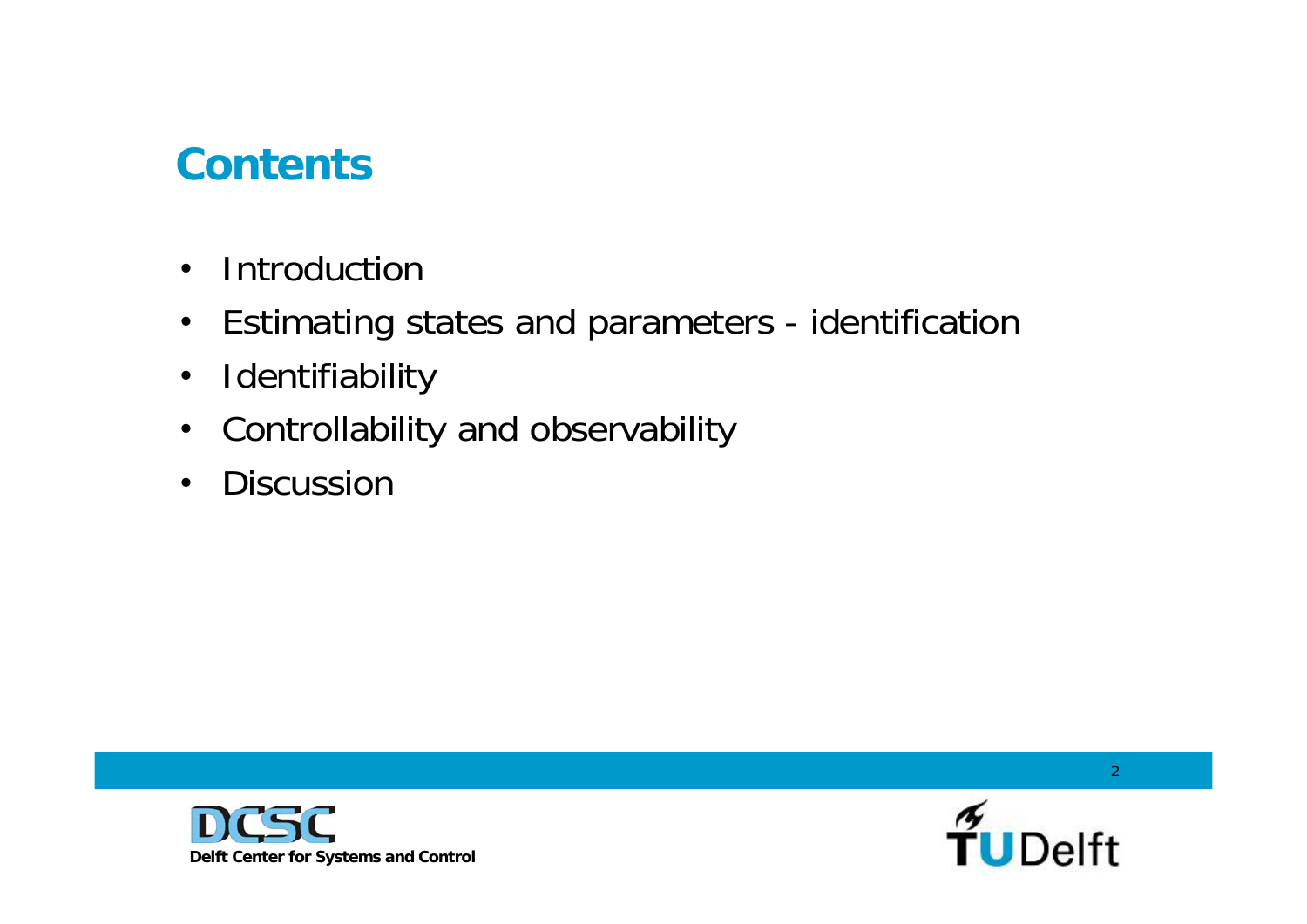## **Systems and Control**

• Successes of advanced control are widespread from aerospace to vehicles, robots, and chemical plants



• Effective use of dynamic models (and their limitations) is of central importance

#### **Introduction**



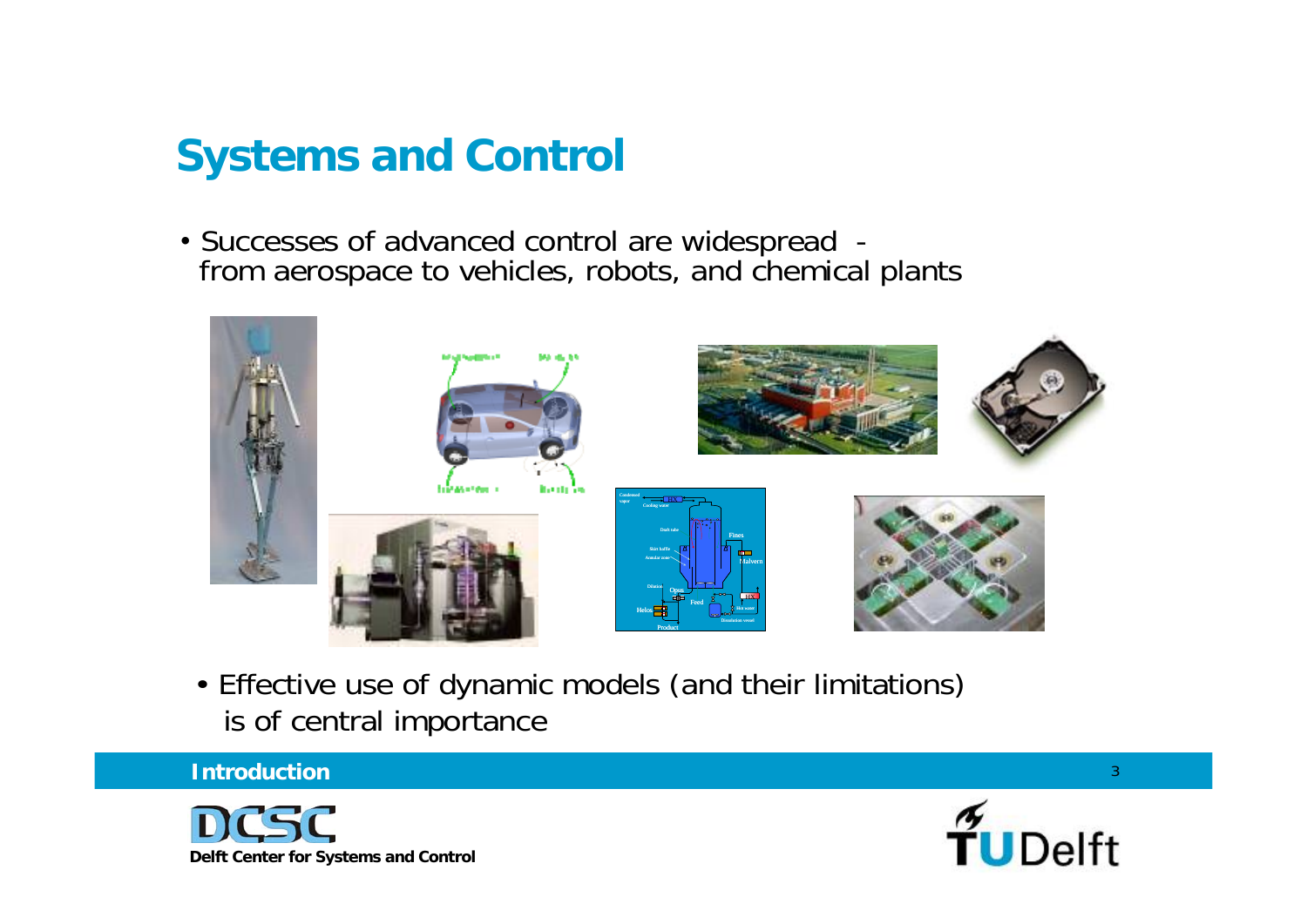## **The reservoir problem:**

- Challenging and attractive!
- Poorly known models
- Highly nonlinear behaviour
- One-shot (batch) type of process
- High levels of uncertainty in information
- Large scale (manipulated/measured variables and more)
- High computational load
- Slow / low sampling rates
- Options for learning/adaptation



**Introduction**

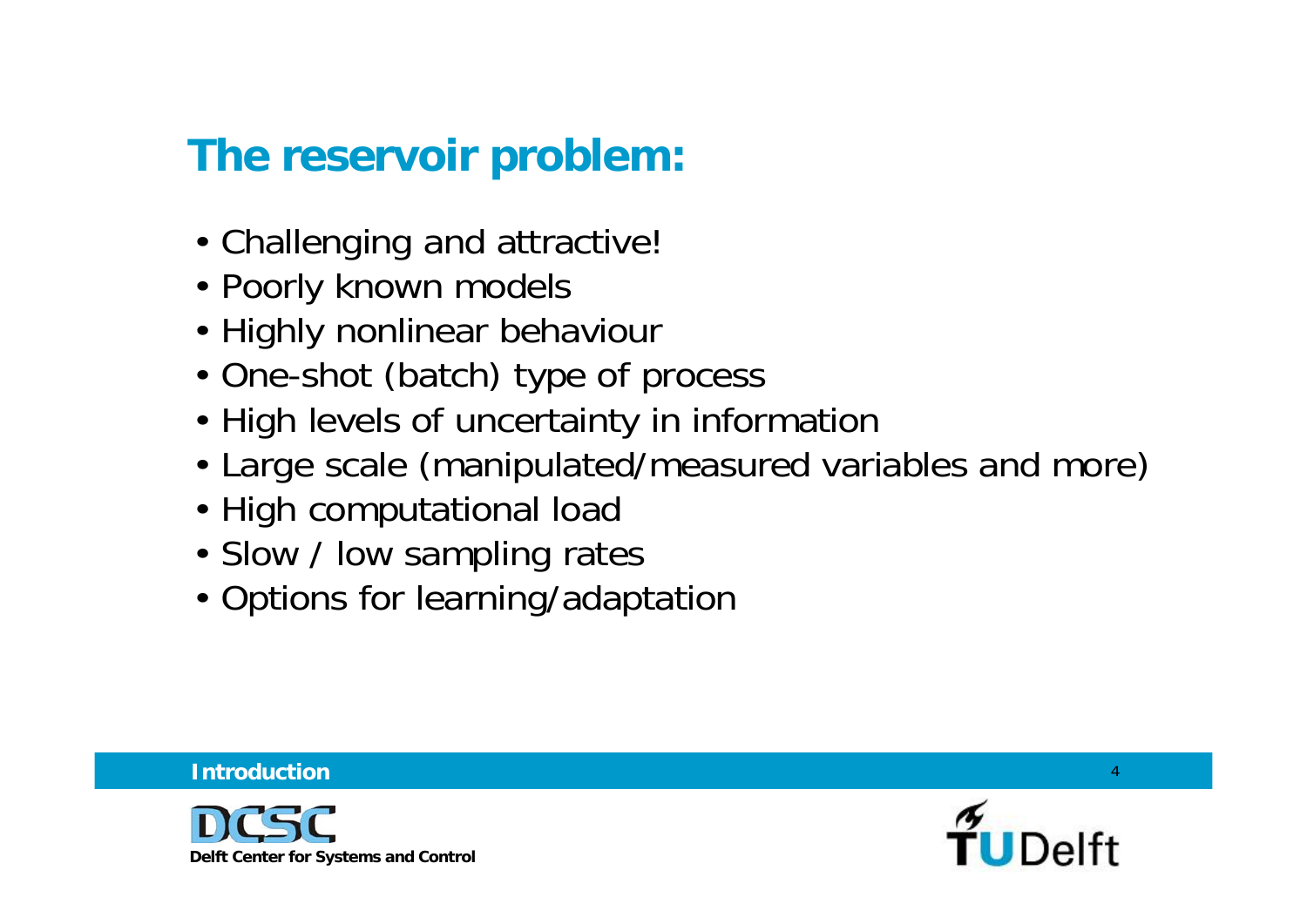Here we will focus on issues aroundmodel construction and estimation / data assimilation / history matching

with reference to tools from systems and control theory

**Introduction**



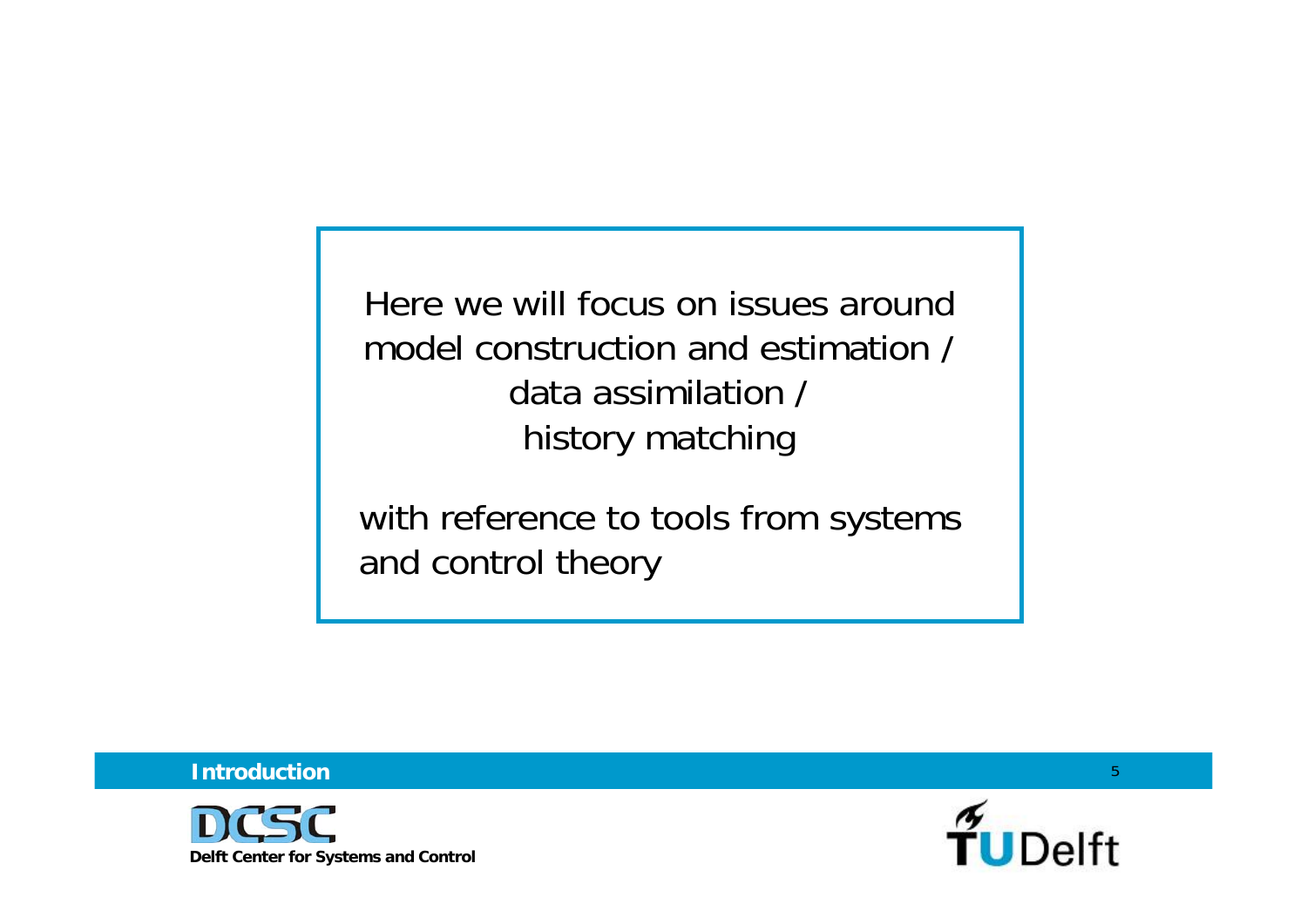## **Estimating states and parameters**

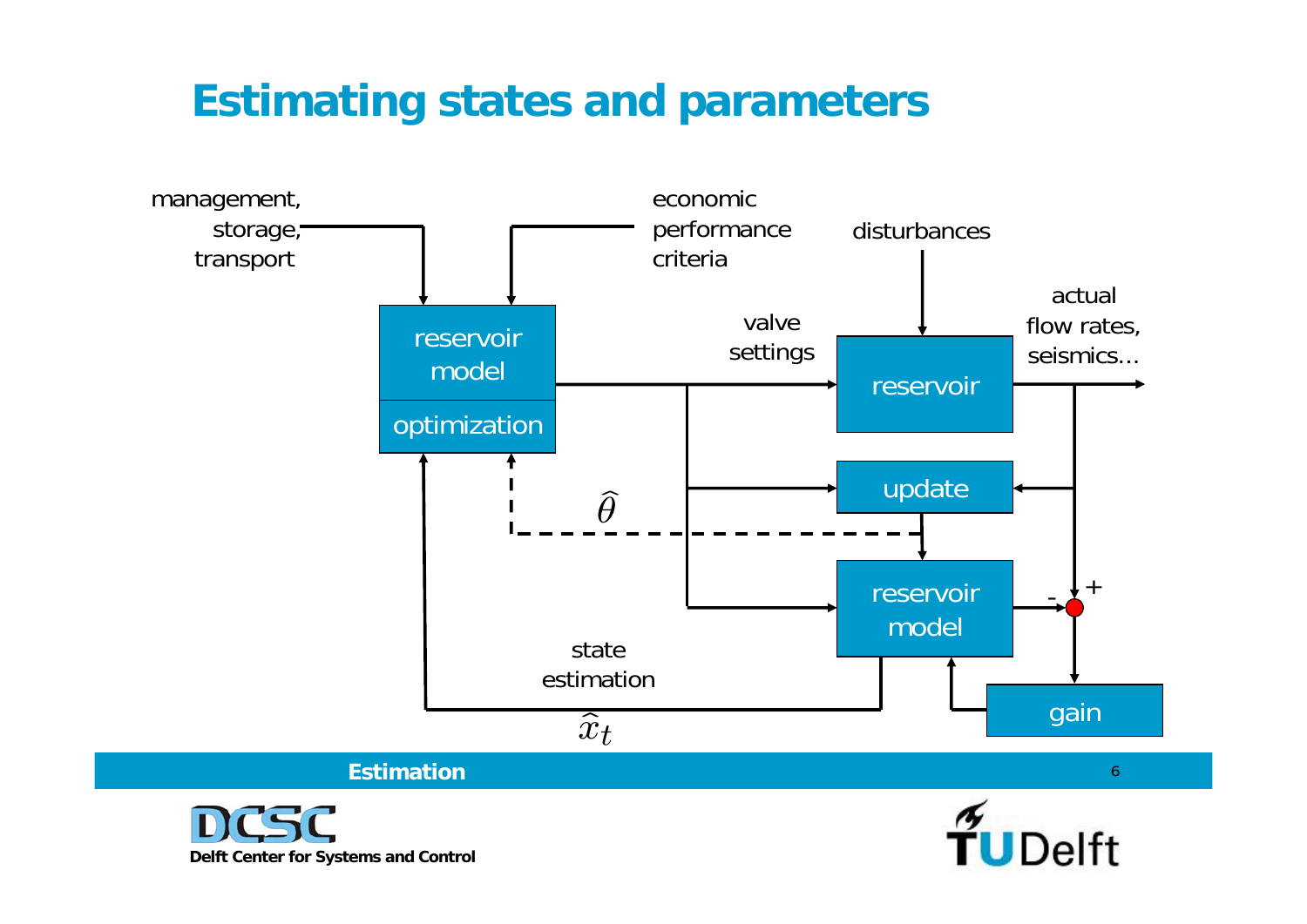## **Two roles of reservoir models**



- Reservoir model used for two distinct tasks: state estimation and prediction.
- Distinct role of parameters: essential model properties states: initial conditions for predictions

#### **Estimation**



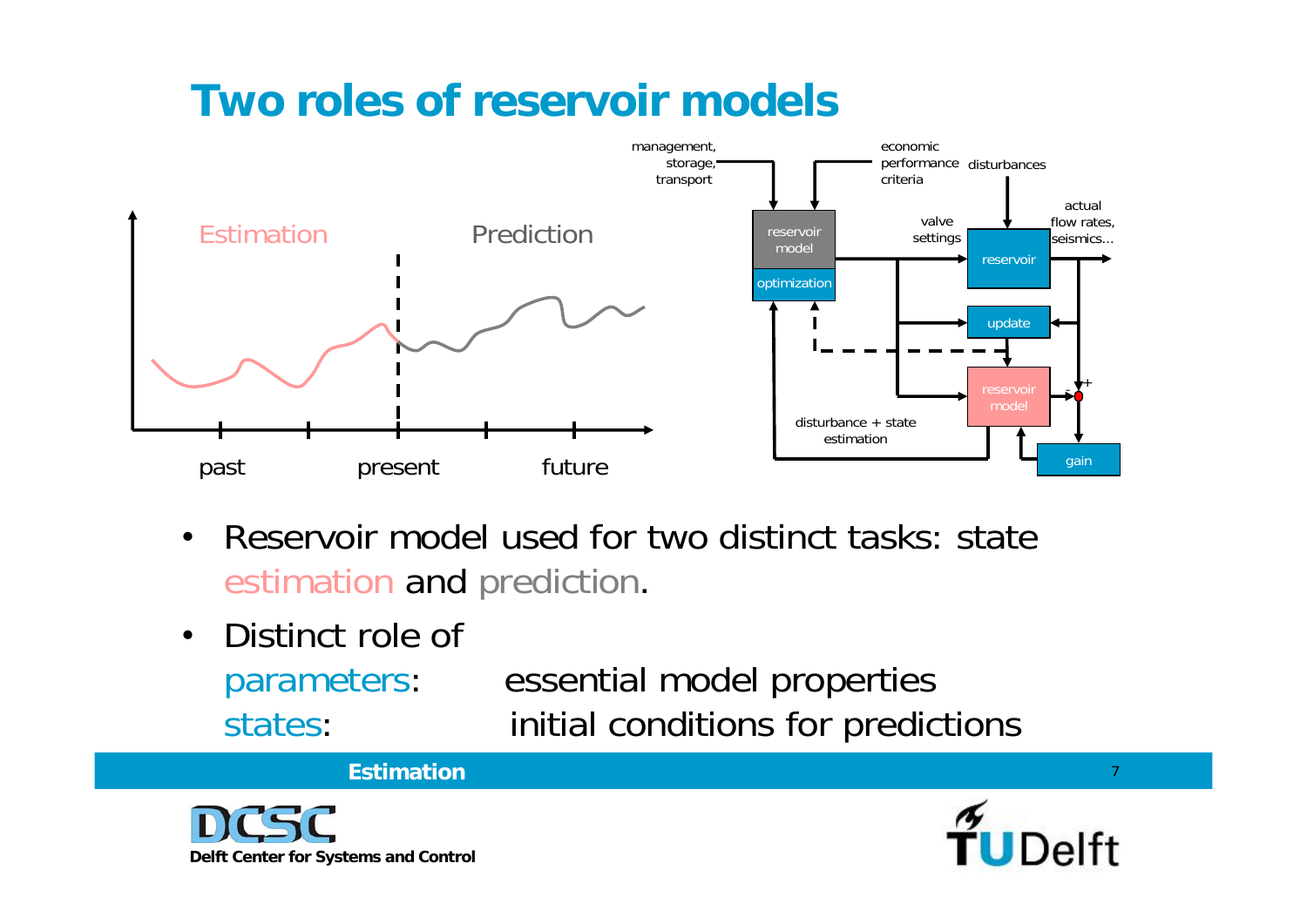### **Parameter and state estimation in data assimilation**

$$
x_{t+1} = f(x_t, \theta, u_t)
$$
  

$$
y_t = h(x_t, \theta, u_t)
$$

 $x_t$ : saturations, pressures  $\theta$  : e.g. permeabilities

Model-based state estimation:



Options: Ensemble Kalman Filter (EnKF) (Evensen, 2006)

**Estimation**



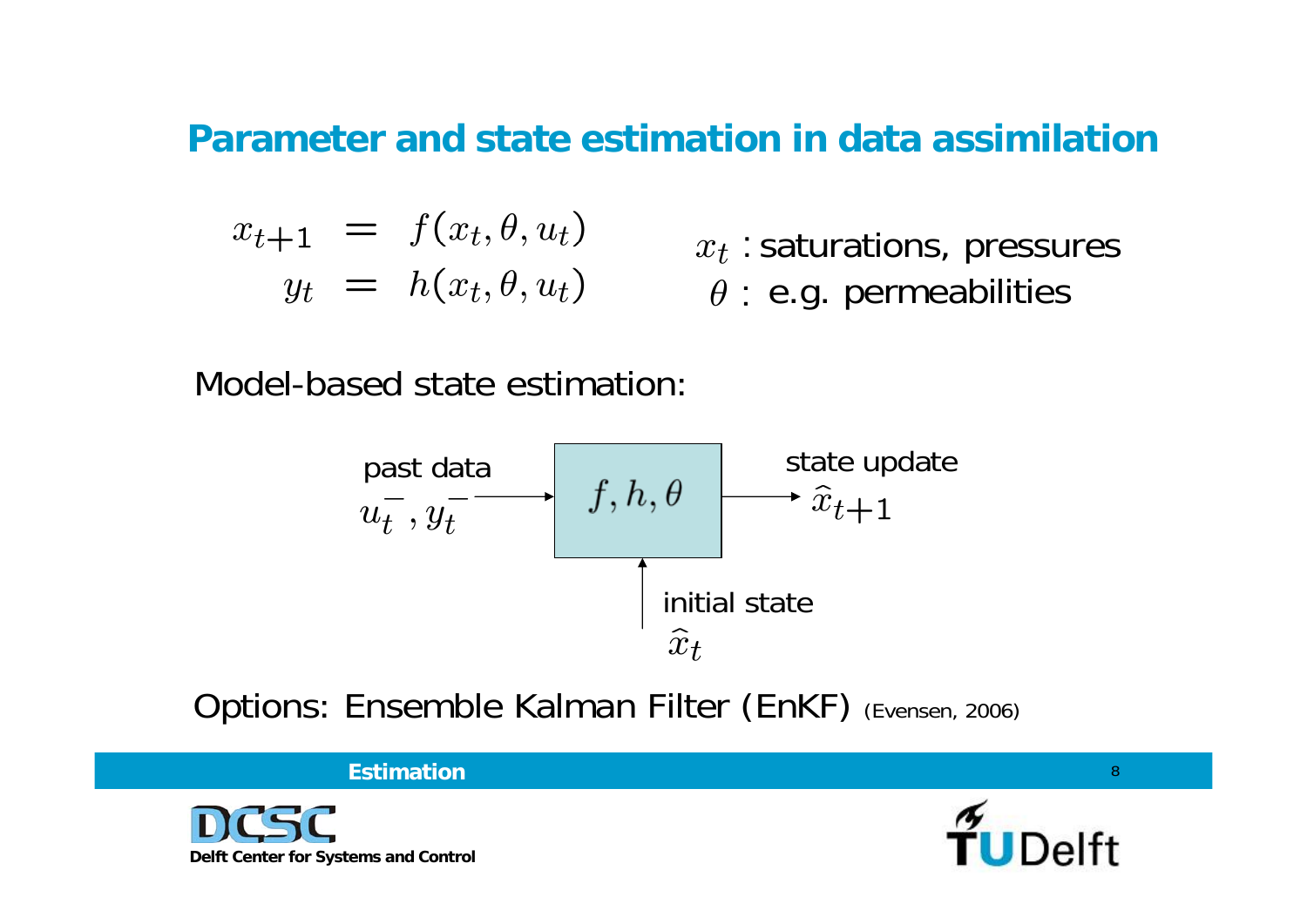**Parameter and state estimation in data assimilation**

If parameters are unknown, they can be estimated by incorporating them into the state vector:



Can everything that you do not know be estimated?

**Estimation**



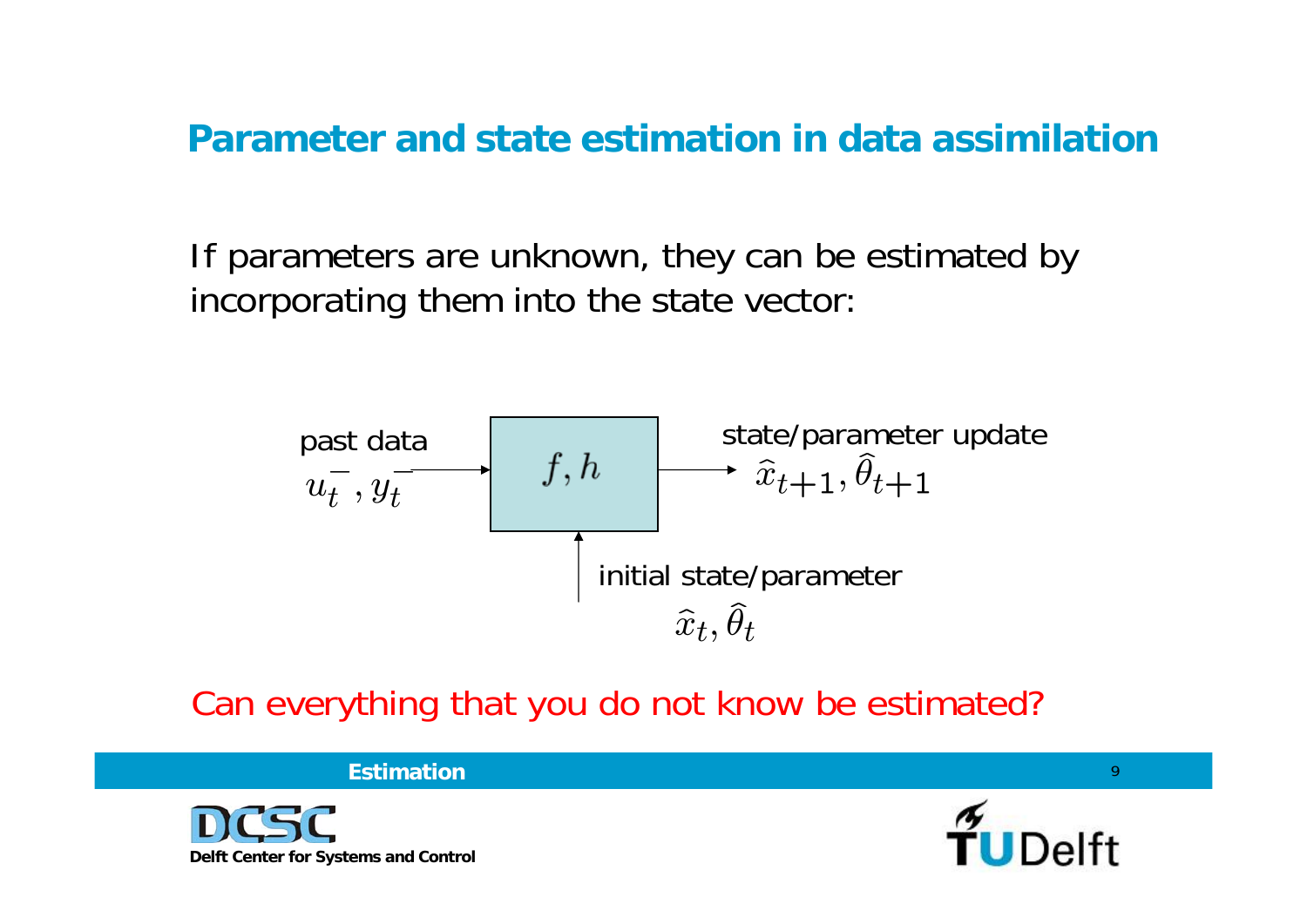### With respect to large-scale parameter vector:

- Singular parameter-update matrix (data not sufficiently informative)
- Parameters are updated only in directions where data contains information (in the best case)

Result and reliability is crucially dependent on initial (prior) model

Matching the history may add/contribute little to the priors

## Problem of identifiability



**Estimation**

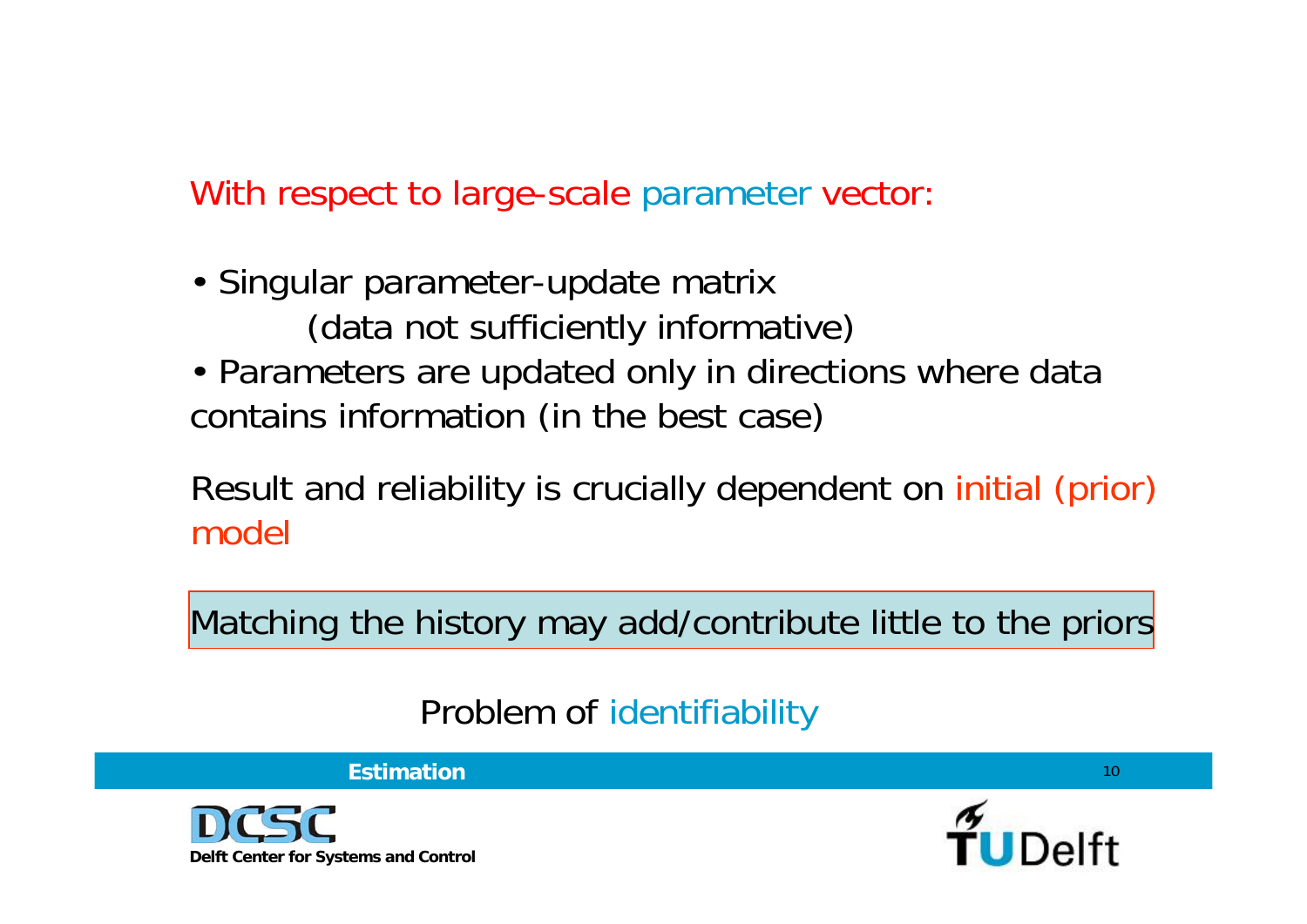With respect to large-scale state vector:

- Similar mechanisms
- States are updated only in directions where data contains information

Only that part of the state space that can be appropriately observed and controlled is relevant for the optimization

Reservoir models typically live in low-dimensional spaces

Problems of controllability and observability



**Estimation**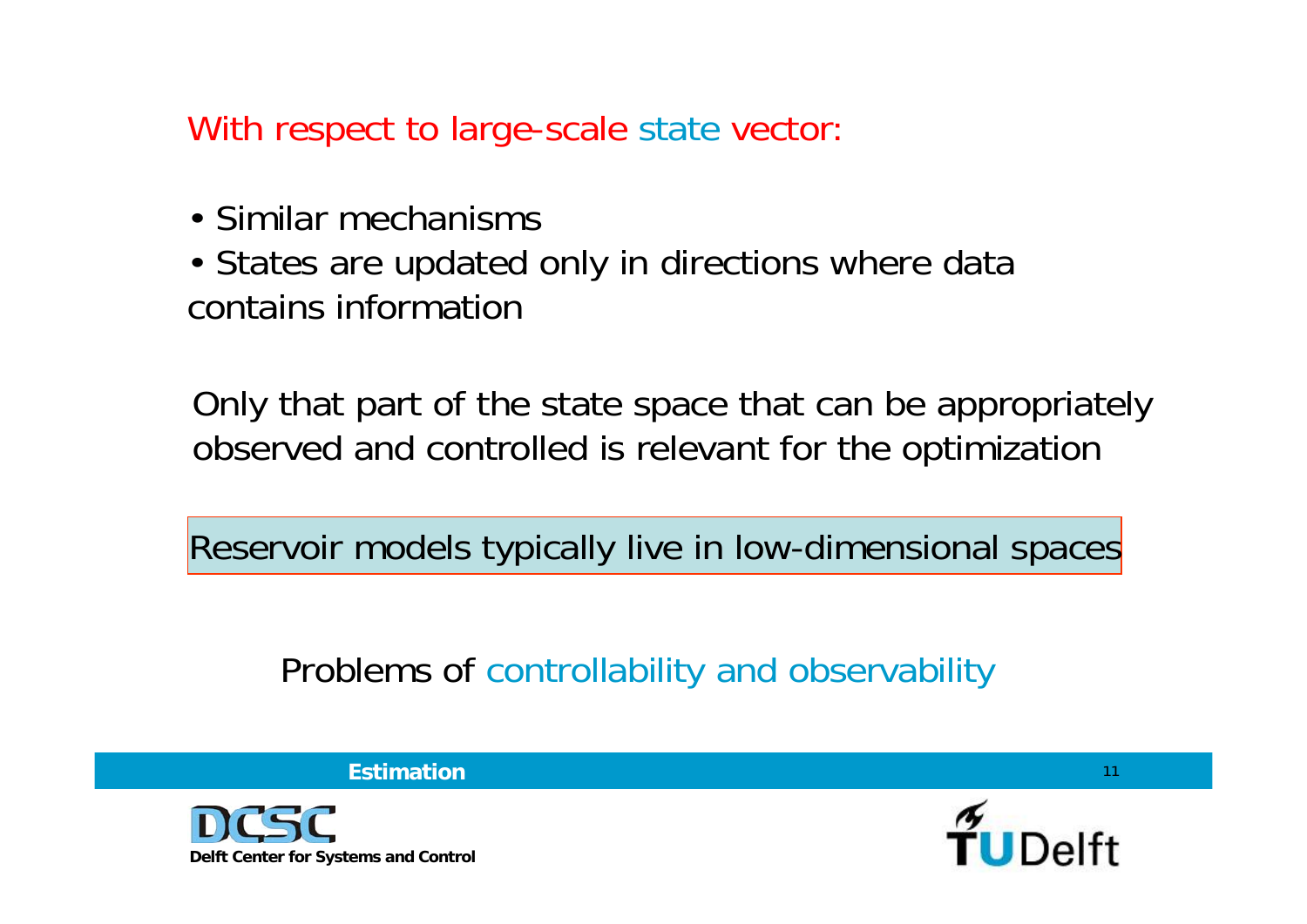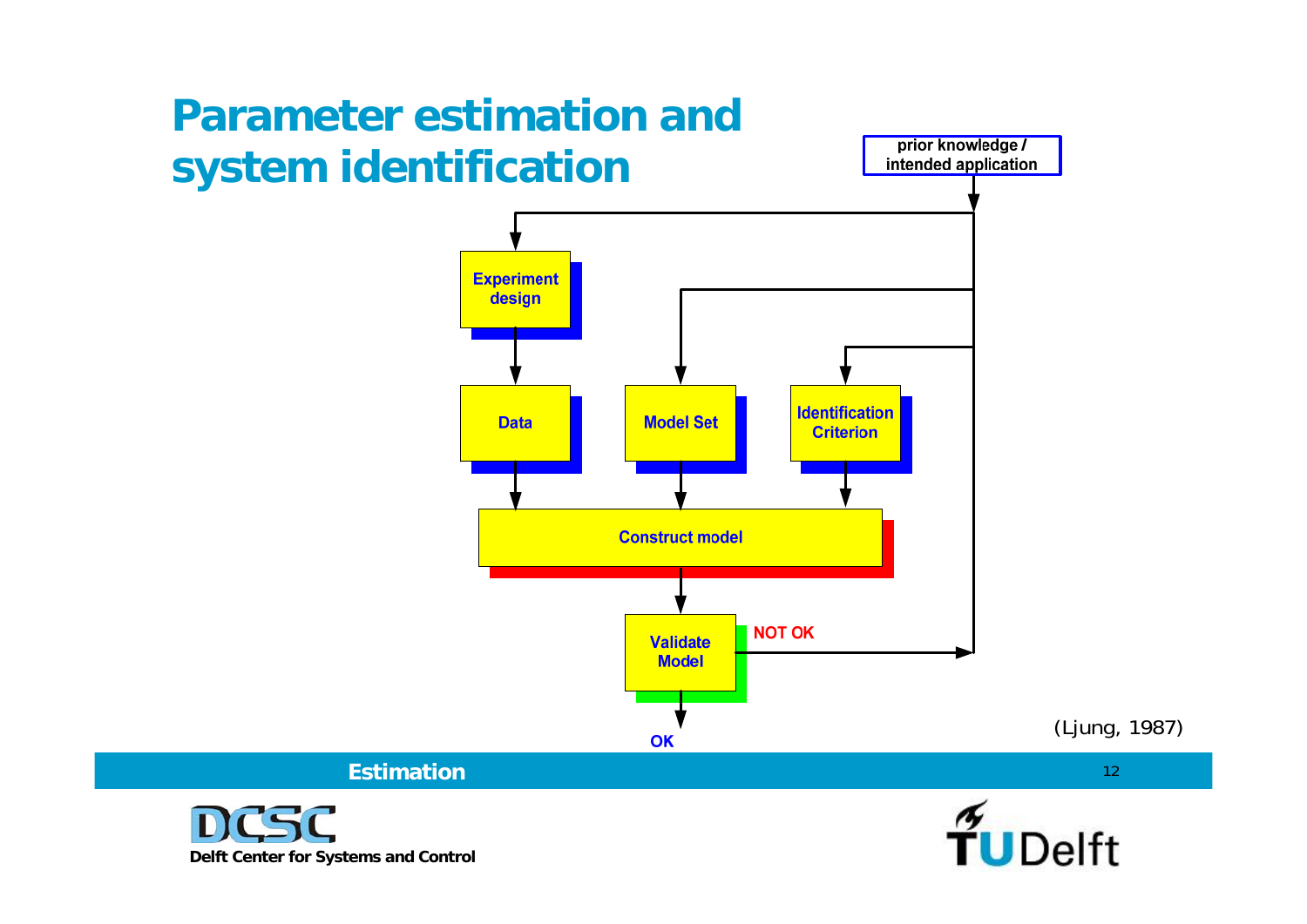## **Parameter estimation in identification**

Parameter estimation by applying LS/ML criterion to (linearized) model prediction errors

e.g.  $\theta$  are parameters that describe permeabilities



$$
\min_{\theta \in \Theta} \sum_{t=1}^N \varepsilon^T(t, \theta) \varepsilon(t, \theta) \to \widehat{\theta}
$$

 $\pi$   $\tau$ 



**Estimation**

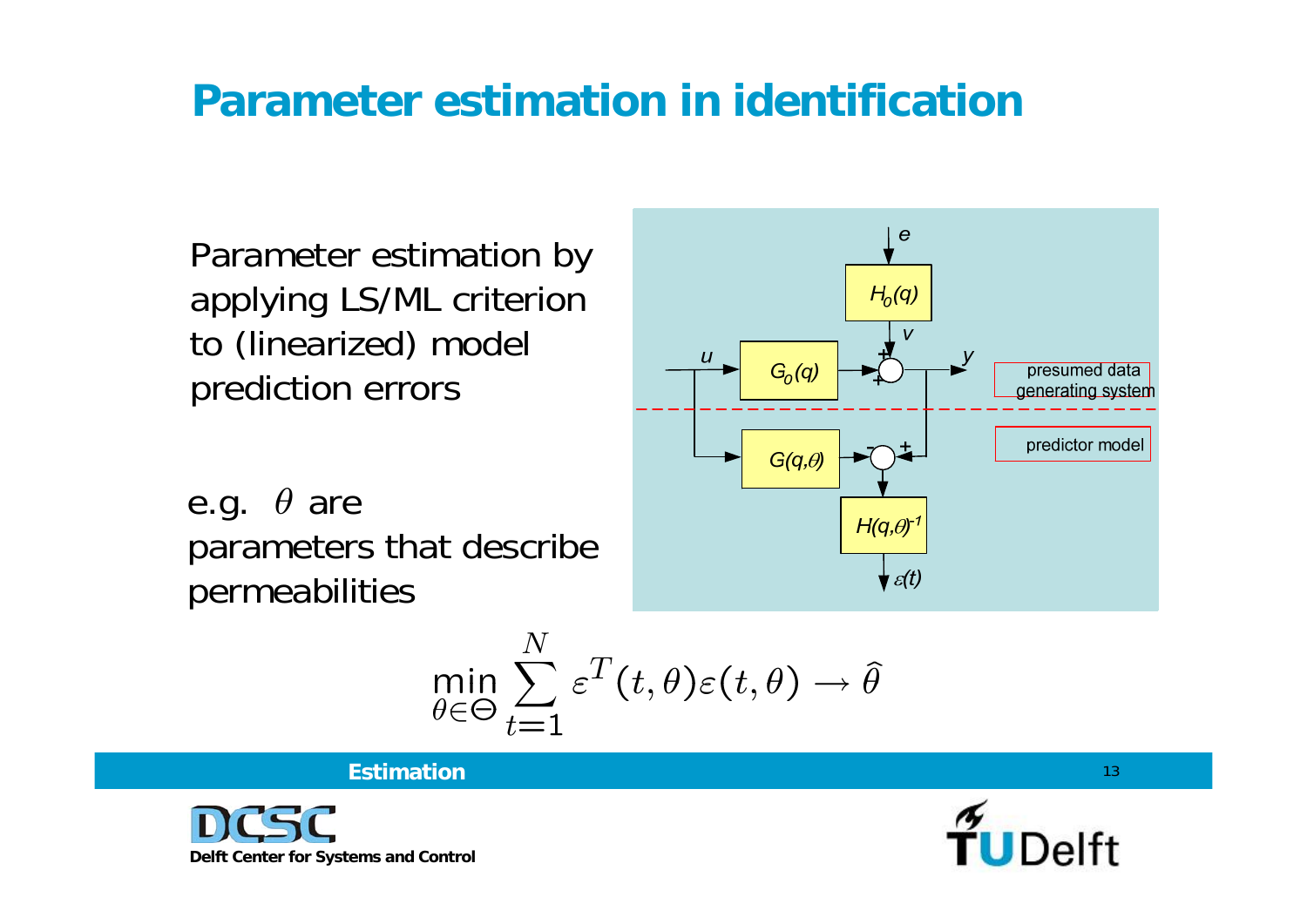## **Parameter estimation in identification**

Particular issues/tools:

- Experiment design (u has to excite dynamics)
- Best model fit is not the goal
- Validation should prevent overfit of parameters
- Mature theory and tools for linear models



#### **Estimation**



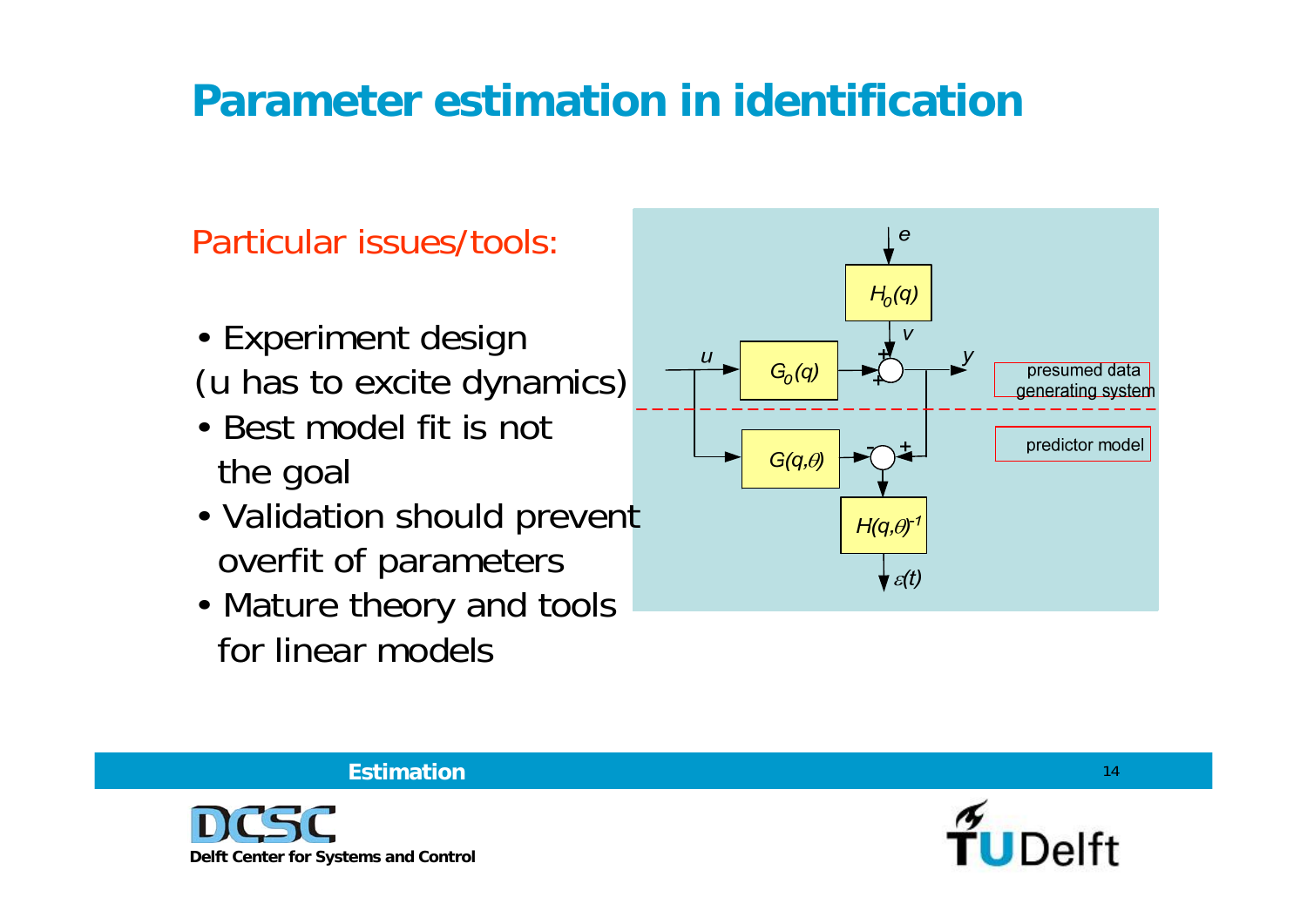## **Structural identifiability**

Starting from (linearized) state space form:

$$
x_{t+1} = A(\theta)x_t + B(\theta)u_t
$$
  

$$
y_t = C(\theta)x_t
$$

the model dynamics is represented in its i/o transfer function form:

$$
G(q, \theta) = C(\theta)[qI - A(\theta)]^{-1}B(\theta)
$$

with q the shift operator:  $qx_t = x_{t+1}$ 

**Delft Center for Systems and Control**

**Identifiability**

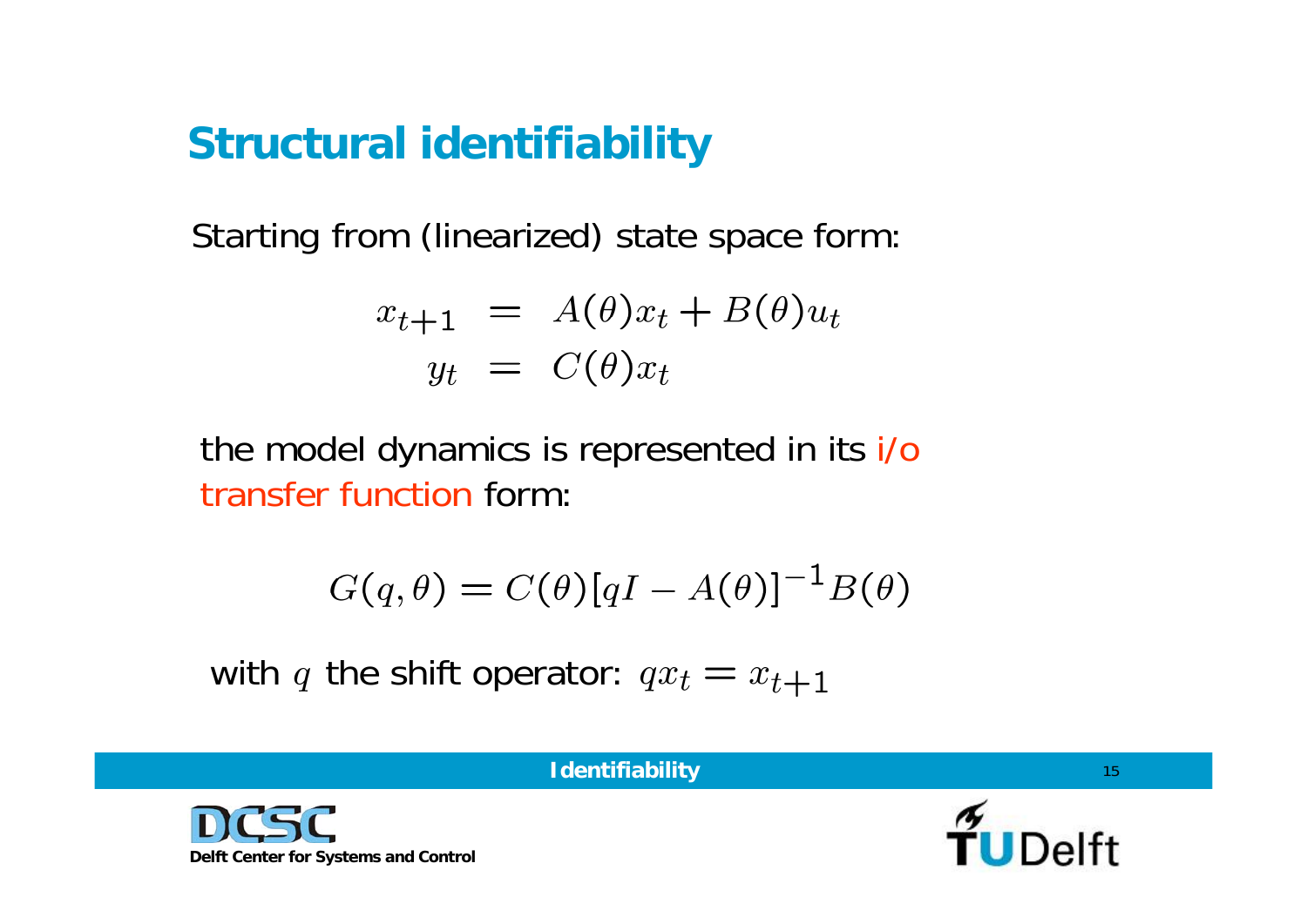### **Principle problem of physical model structures**

Different  $\theta'$ s might lead to the same dynamic models  $G(\theta)$ 

This points to a *lack of structural identifiability* 

There does not exist experimental data that can solve this!

## Solutions:

- Apply regularization (additional penalty term on criterion) to enforce a unique solution (does not guarantee a *sensible* solution for  $\hat{\theta}$ )
- Find (identifiable) parametrization of reduced dimension



**Identifiability**

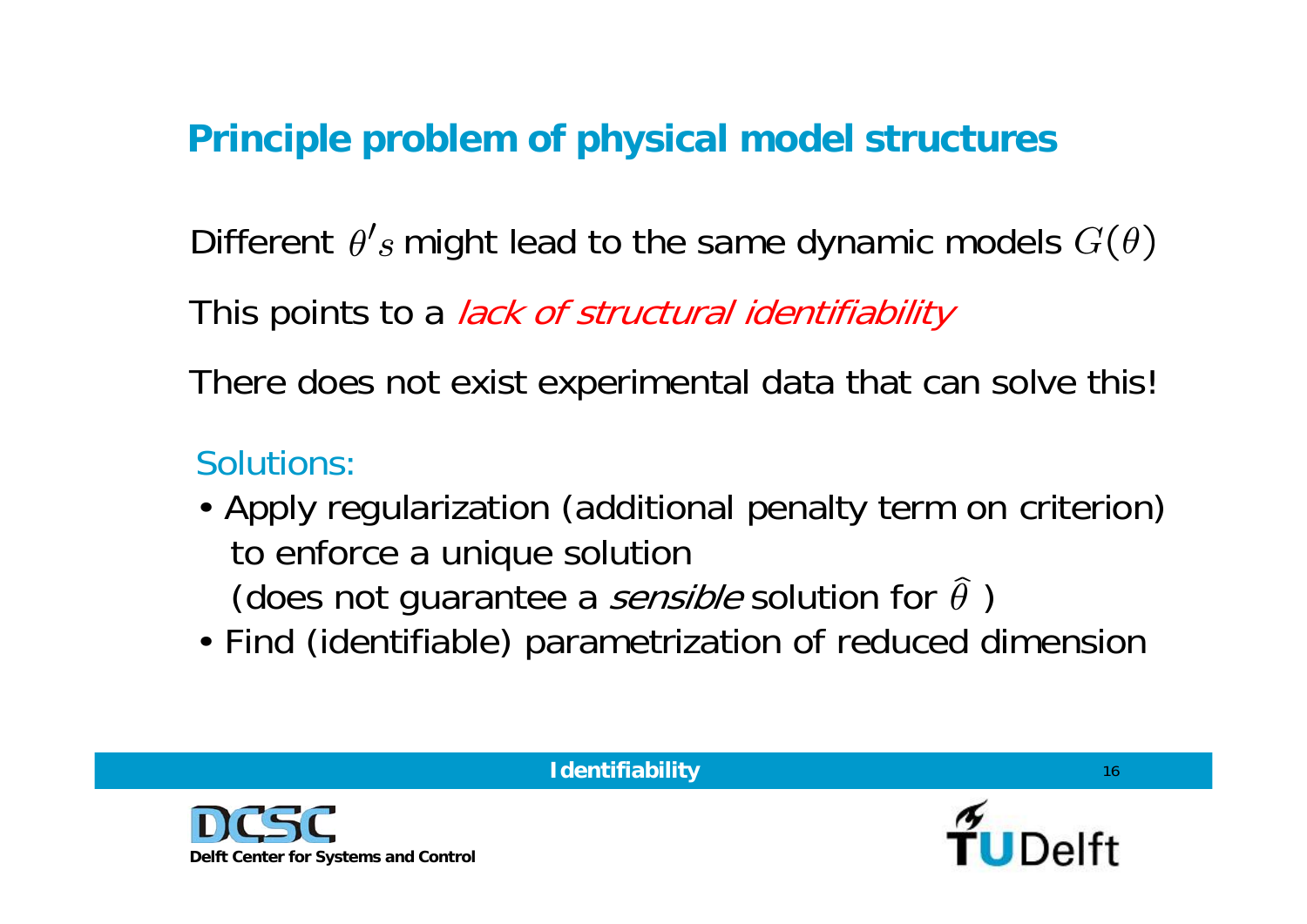# **Structural identifiability (cont'd)**

A model structure is locally (i/o) identifiable at  $\hat{\theta}$  if for any two parameters  $\theta_1$ ,  $\theta_2$  in the neighbourhood of  $\hat{\theta}$ it holds that

$$
\{G(q, \theta_1) = G(q, \theta_2)\} \Longrightarrow \theta_1 = \theta_2
$$

At a particular point  $\hat{\theta}$  the identifiable subspace of  $\Theta$ can be computed! This leads to a map

with

Van Doren et al., Proc. IFAC World Congress, 2008, to appear.

**Delft Center for Systems and Control**



17

**Identifiability**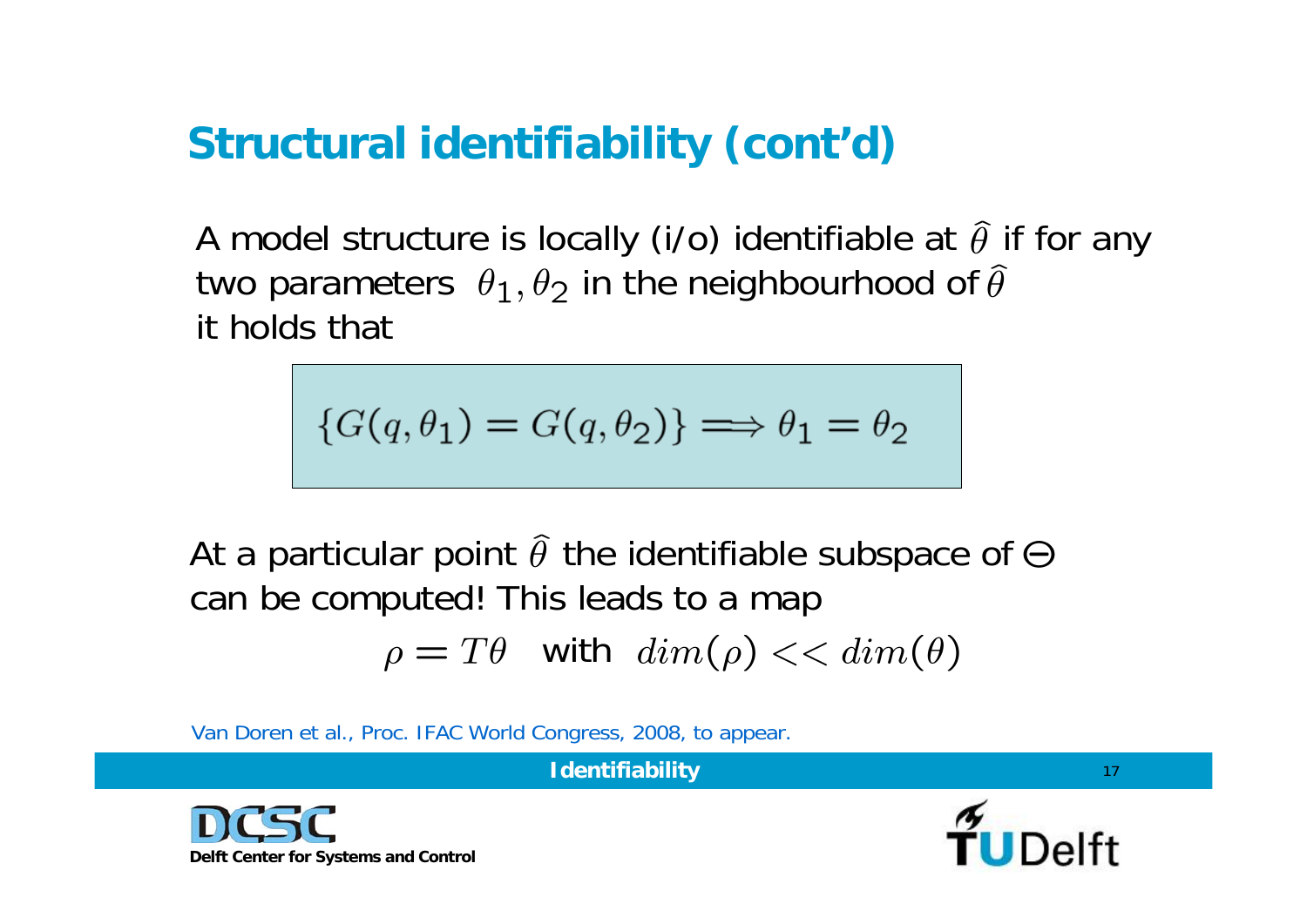Tool:

Analyse (svd) the matrix

\n
$$
\mathcal{I}_r := \left(\frac{\partial \overrightarrow{S}_r(\theta)}{\partial \theta}\right) \left(\frac{\partial \overrightarrow{S}_r(\theta)}{\partial \theta}\right)^T \Big|_{\theta = \hat{\theta}}
$$
\nwith

\n
$$
\overrightarrow{S}_r(\theta) := \left[\overrightarrow{M}(1, \theta) \quad \overrightarrow{M}(2, \theta) \quad \dots \quad \overrightarrow{M}(r, \theta)\right]
$$

and Markov parameters  $\overrightarrow{M}(k, \theta) = CA^{k-1}B$ 

$$
\mathcal{I}_r = [U_1 \ U_2] \begin{bmatrix} \Sigma_1 & 0 \\ 0 & \Sigma_2 \end{bmatrix} [V_1 \ V_2]^T
$$

The svd gives the directions in parameter space that have the greatest influence on the i/o dynamics (columns of  $U_1$ )

Limitation: only local linearized situation can be handled



**Identifiability**

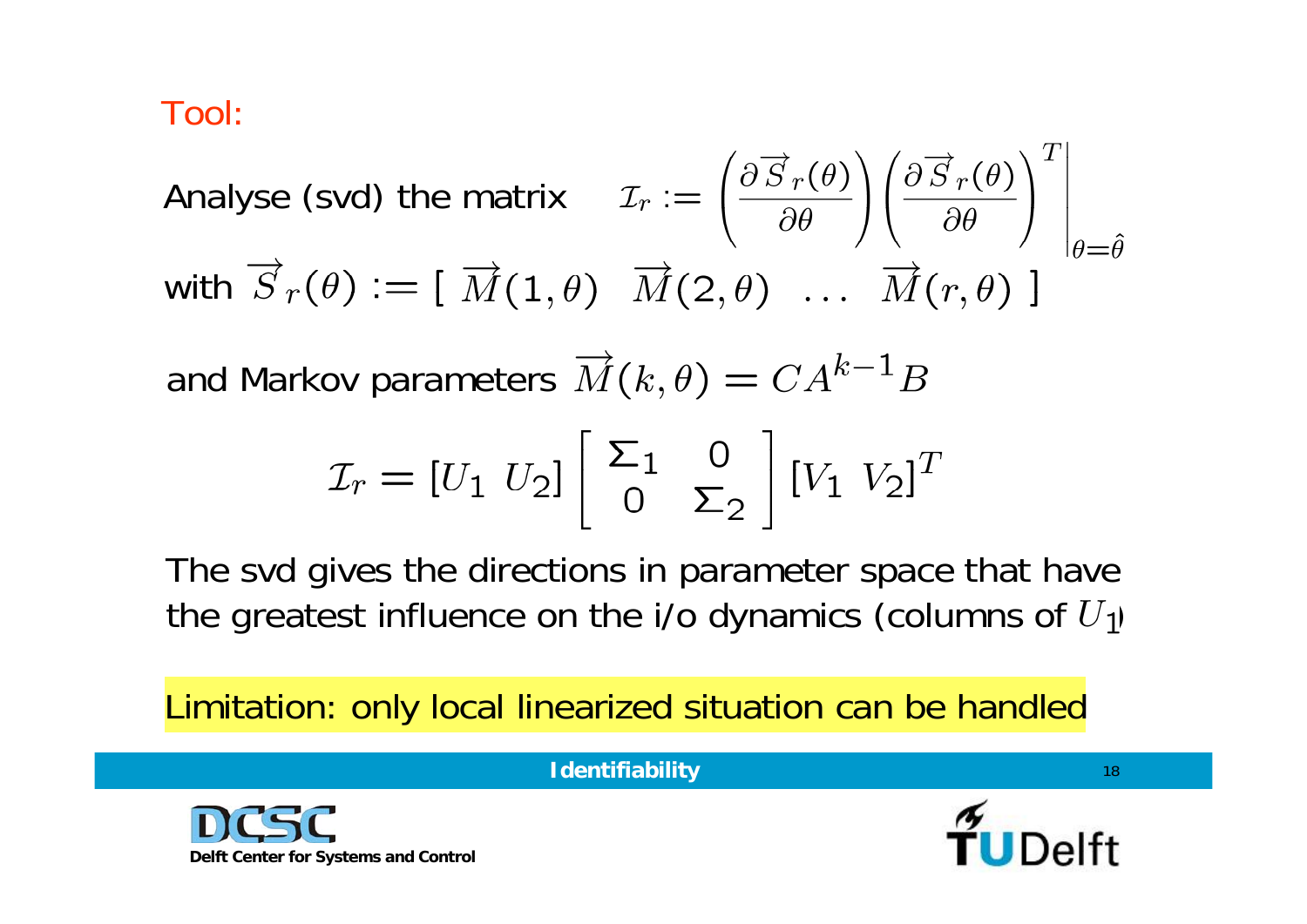## **Identifiable directions**





- Consider a single-phase, 21x21 grid block model with 5 wells.
- Directions in the permeability space that are best identifiable from pressure measurements:





#### **Identifiability**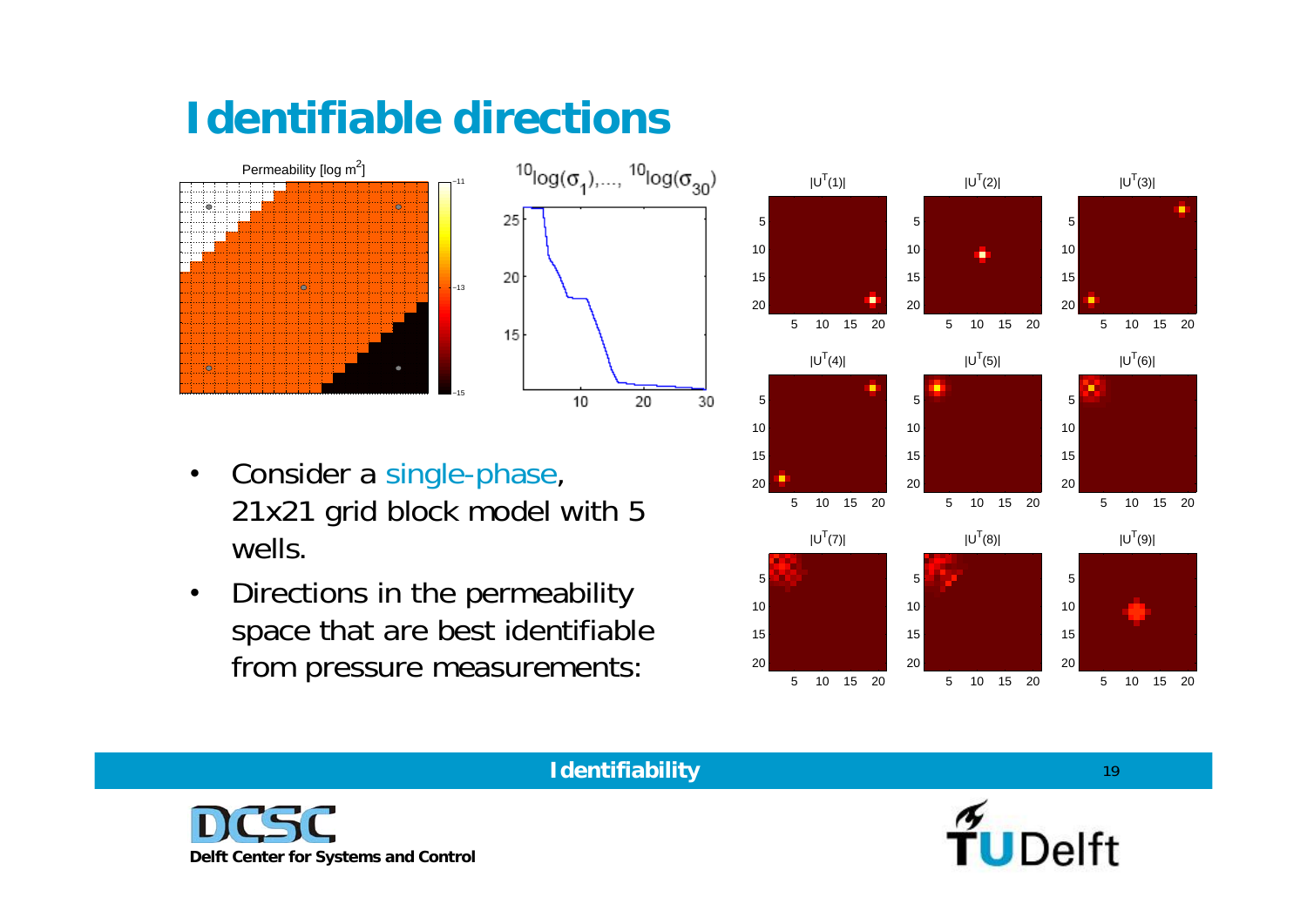Even if structural identifiability is OK, the input has to excite the dynamics in order to make parameter visible in the data

Analysis extends to nonlinear (two-phase) situation, by calculating the svd of the Hessian of the cost function

#### Result:

Insight into information content of data, with respect to parameters to be estimated

Analysis can be applied to geological parametrization

Van Doren et al., ECMOR, 2008

20





**Identifiability**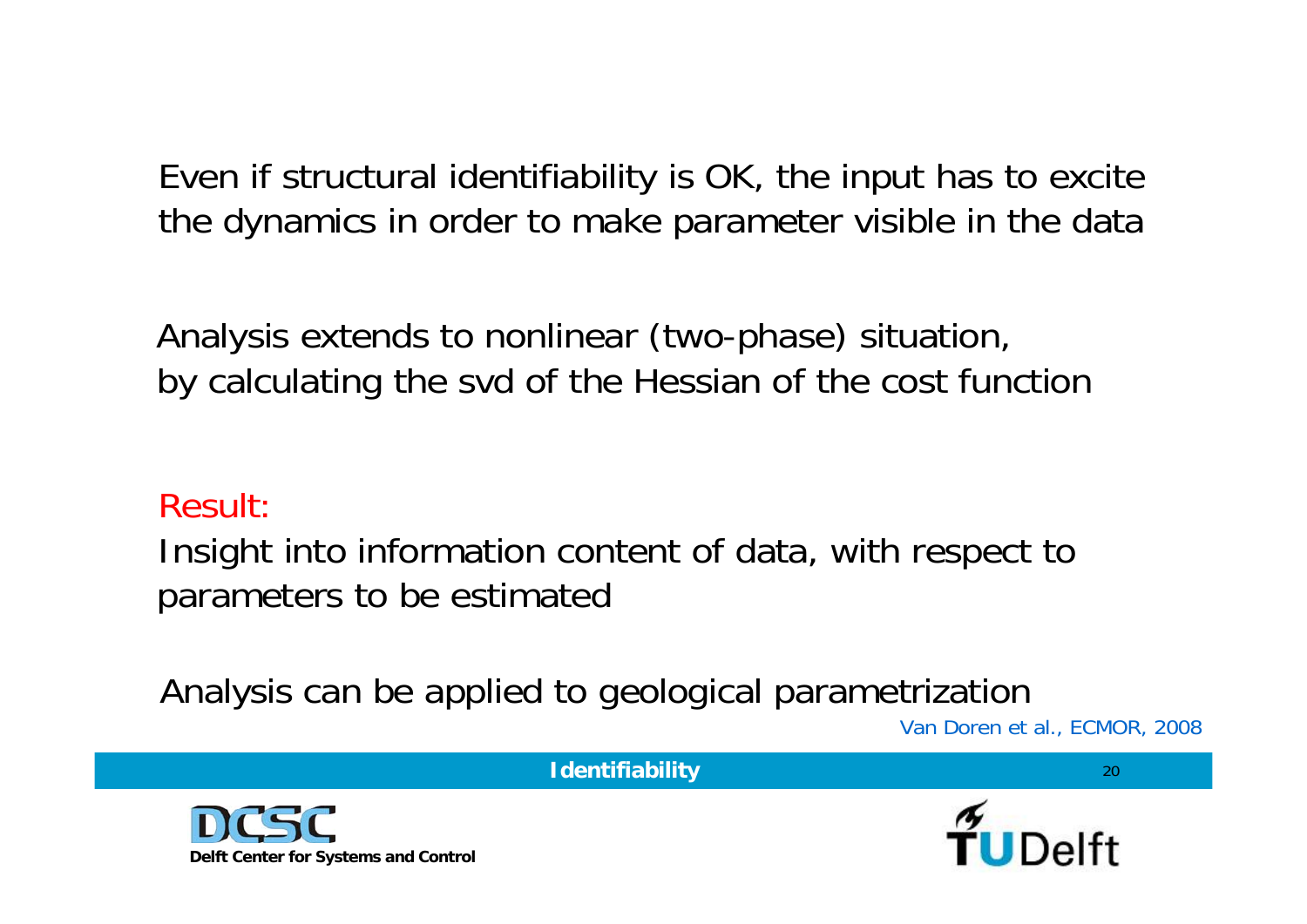### Parameter estimation:

Physical parameters (permeabilities) determine predictive quality but one parameter per grid block leads to excessive over-parametrization (hard to validate)

**Identifiability**



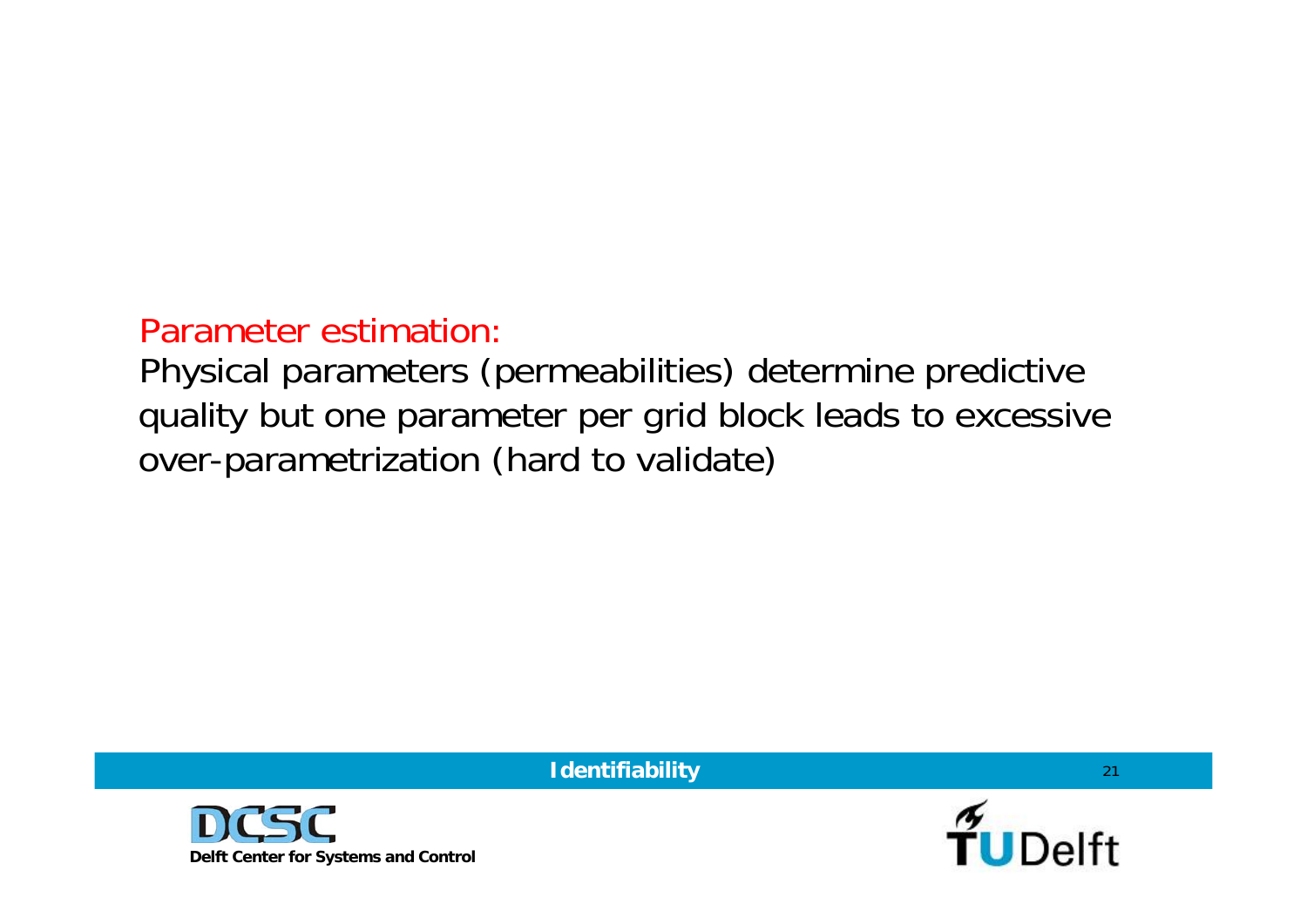## **Controllability and observability**

$$
x_{t+1} = Ax_t + Bu_t
$$
  

$$
y_t = Cx_t
$$
  

$$
dim(x_t) = n
$$

- Controllability:
	- Can we (dynamically) steer all pressures and saturations by manipulating the inputs?
- Observability:
	- Do all states (dynamically) appear in the observed output?



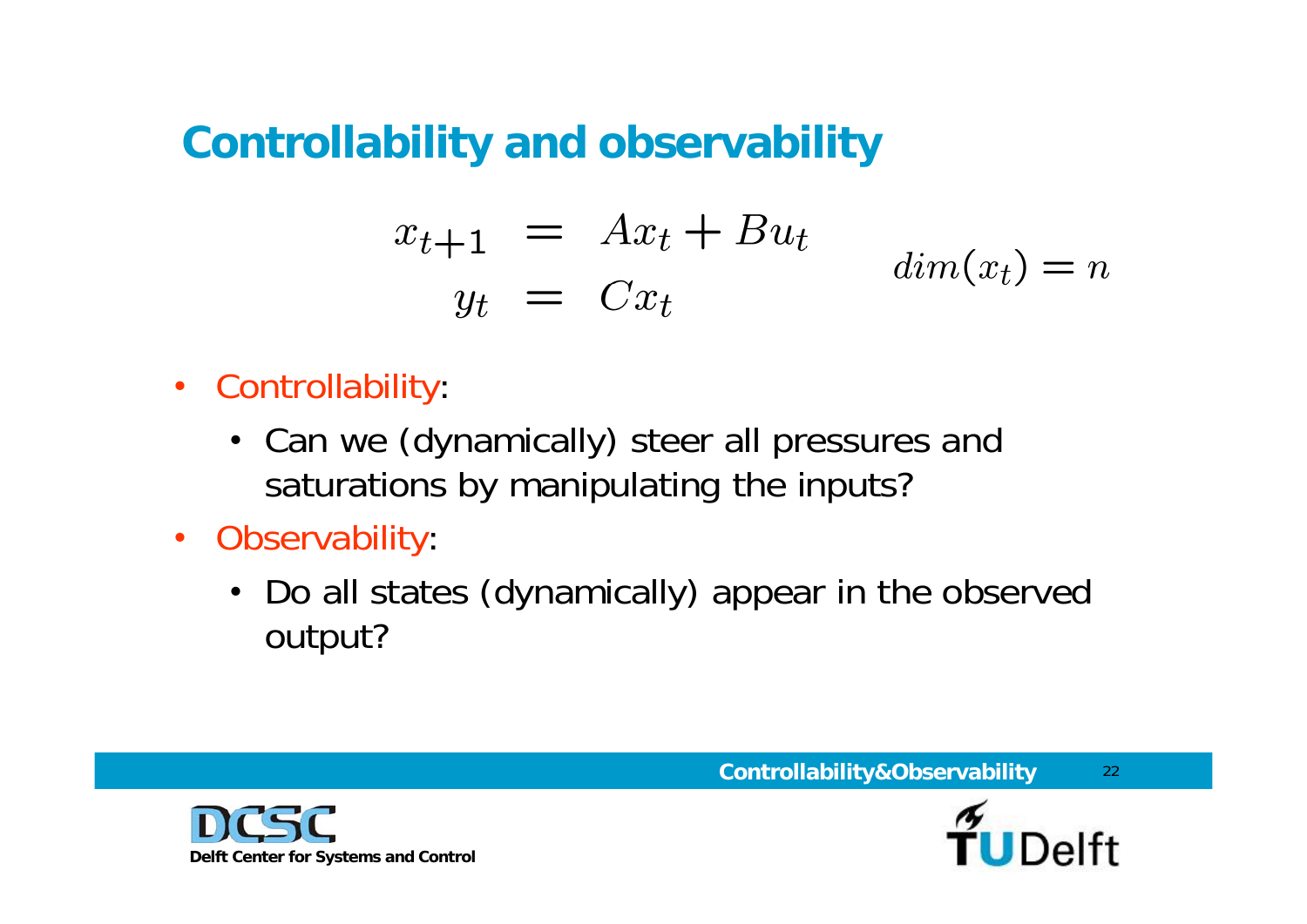## **In the linear(ized) case:**

Controllability:

$$
rank \left[ \begin{array}{cccc} B & AB & A^2B & \dots & A^{n-1}B \end{array} \right] = n
$$

$$
\text{Observeability:} \\
\begin{aligned}\n & rank \left[ \begin{array}{c} C^T & A^T C^T & A^T^2 C^T & \dots & A^{T^{n-1}} C^T \end{array} \right] = n \\
& \overbrace{\mathcal{O}_n}^{T^{n-1}} \n \end{aligned}
$$

The controllable and observable part of the state space determines that part of the states that affects the i/o mapping of the system



23**Controllability&Observability**

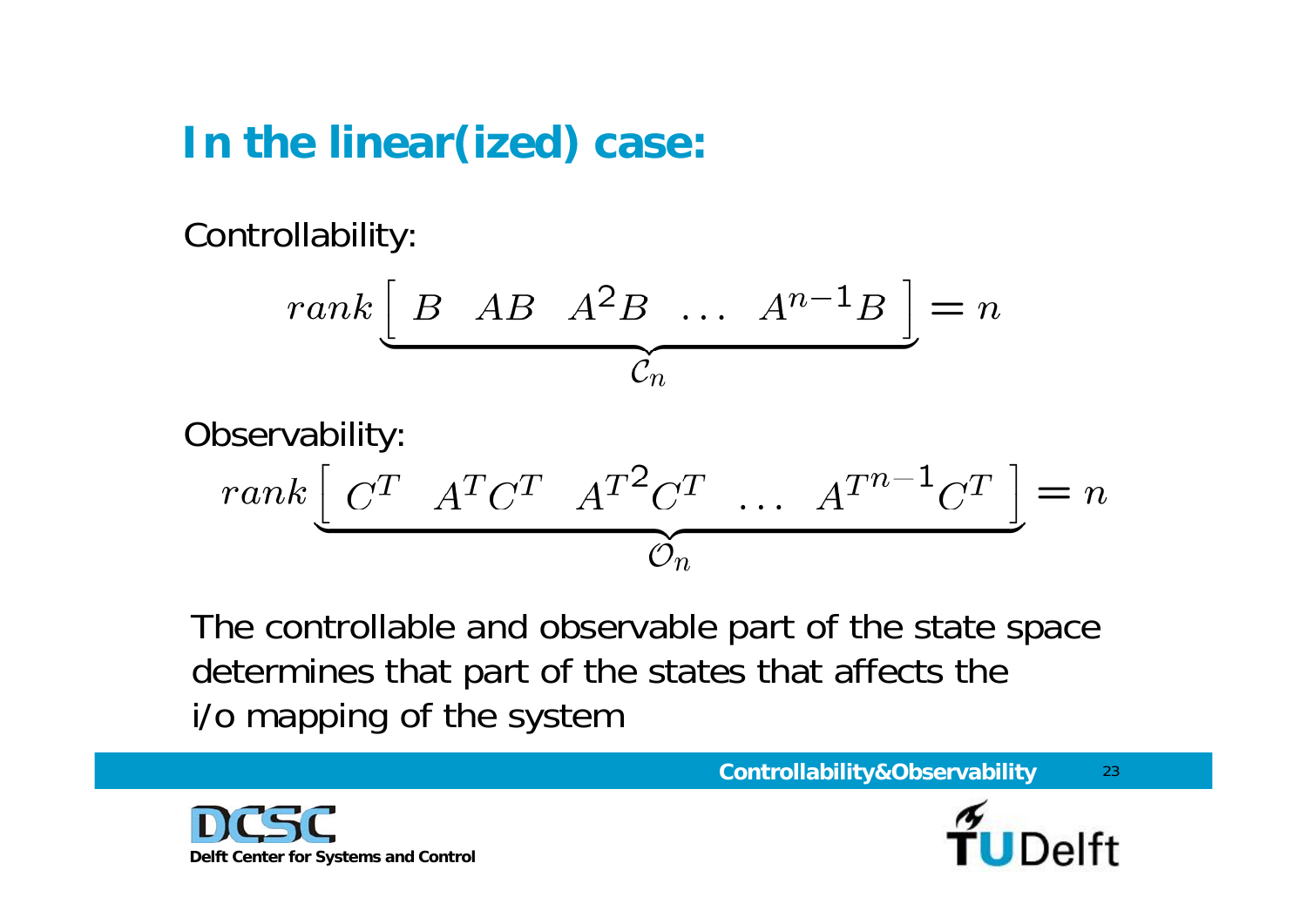# **Controllability and observability**

Besides a yes/no answer, the notions can be quantified:

Minimum input energy to reach a state  $x$  is

$$
x^T \mathcal{P}^{-1} x \qquad \qquad \mathcal{P} = \mathcal{C}_{\infty} \mathcal{C}_{\infty}^T
$$

Maximum output energy obtained from state  $x$  is

$$
x^T \mathcal{Q} x \qquad \qquad \mathcal{Q} = \mathcal{O}_{\infty}^T \mathcal{O}_{\infty}
$$

Small s.v.'s of Grammians  $\mathcal{P},\mathcal{Q}$  refer to state directions that are poorly controllable/observable



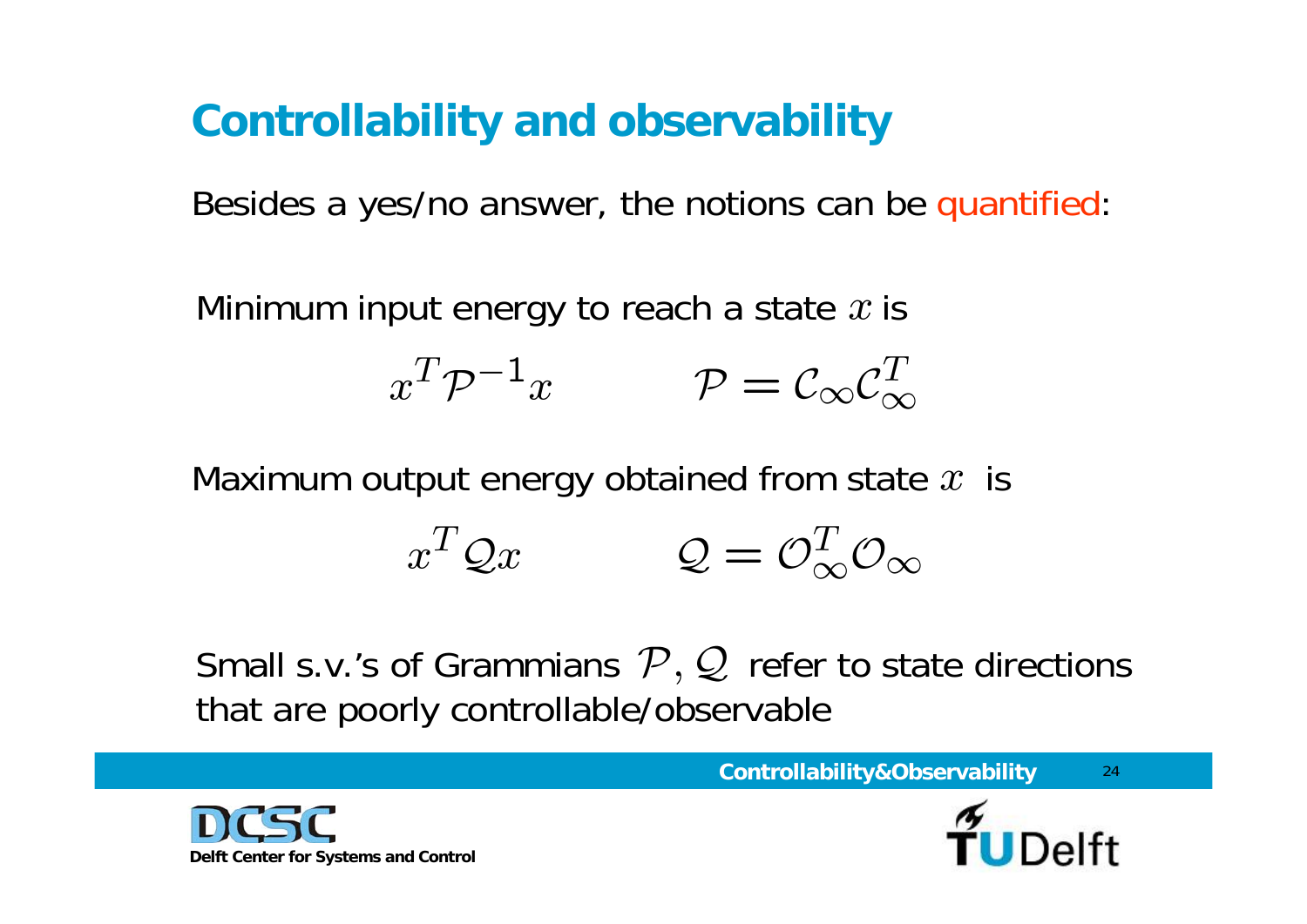# **Controllability and observability**

Eigenvalues of Grammian product  $PQ$  determine the minimum number of states required to describe the i/o dynamics



Reservoir models live in low-dimensional state space

Zandvliet et al., Comput. Geosciences, submitted, 2008.

**Controllability&Observability**



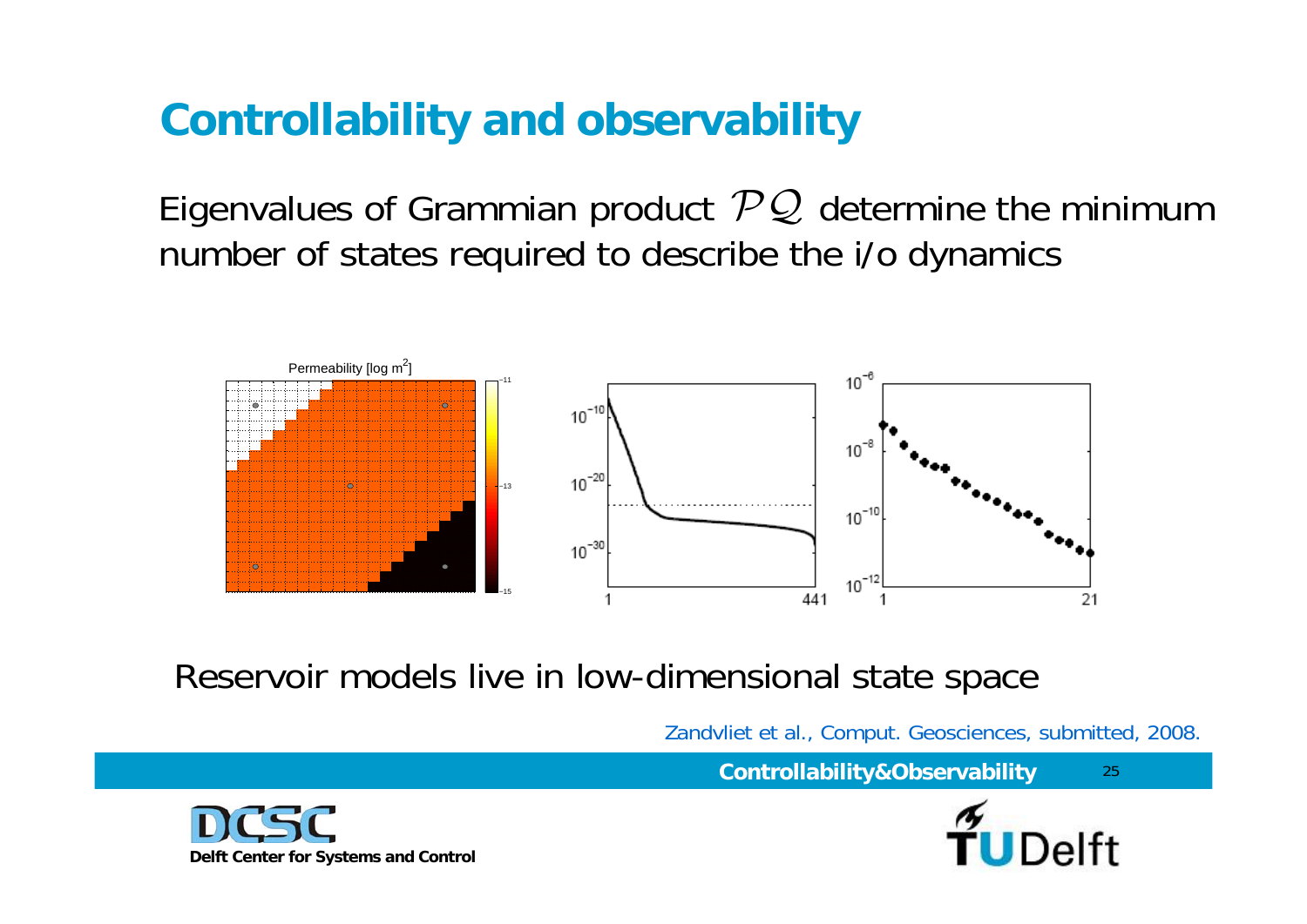# **Quantifying controllability and observability**

- In which area's in the reservoir are the states more controllable and observable than others?
- Notions can be extended to nonlinear situation
- Methodology:
	- 1. Linearize along current state
	- 2. Calculate LTV controllability and observability matrices
	- 3. Visualize dominant directions with SVD (for pressures and saturations separately)



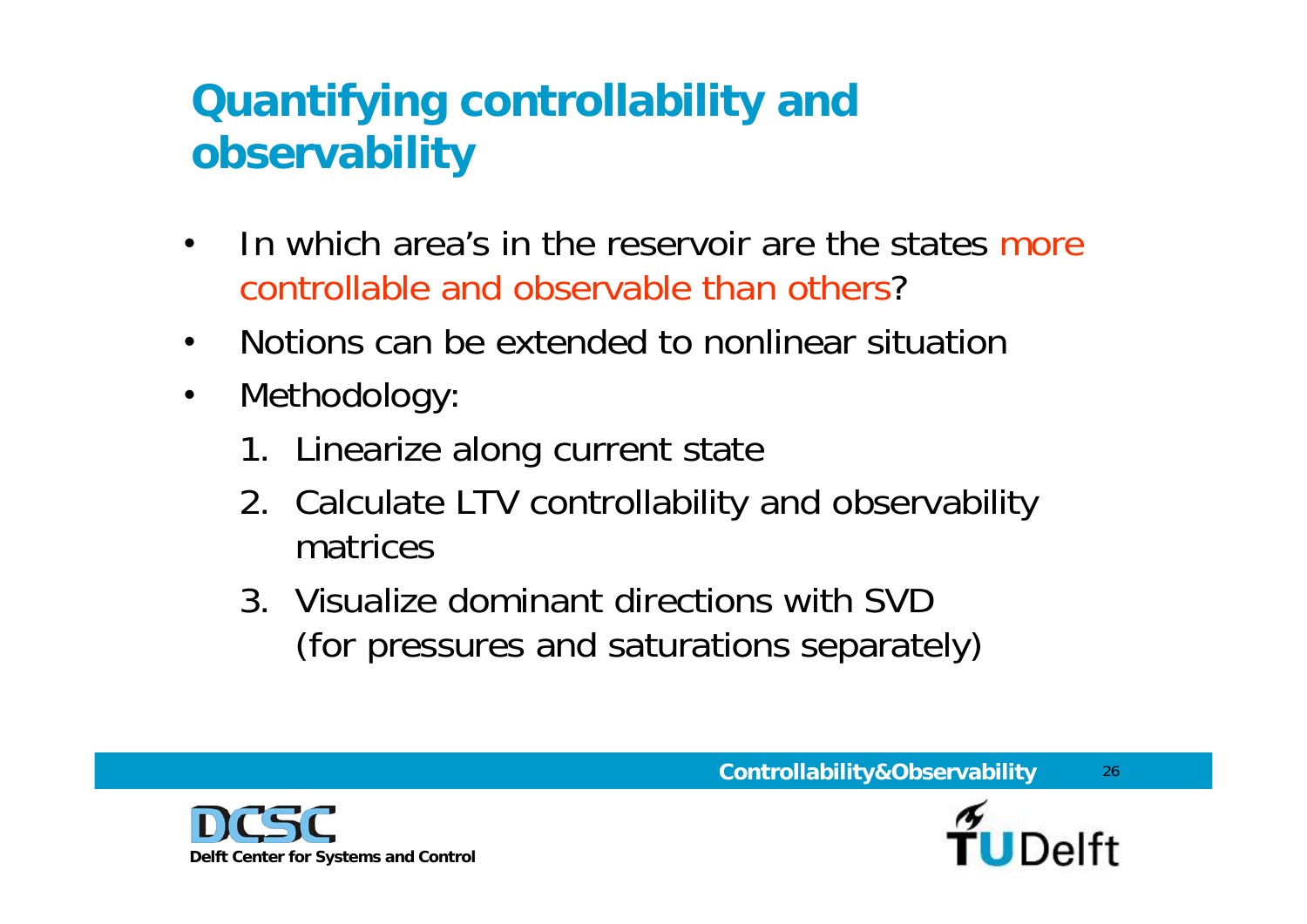# **Controllability/observability of pressures**

Calculated with LTV controllability and observability matrices

**Delft Center for Systems and Control**



**Controllability&Observability**



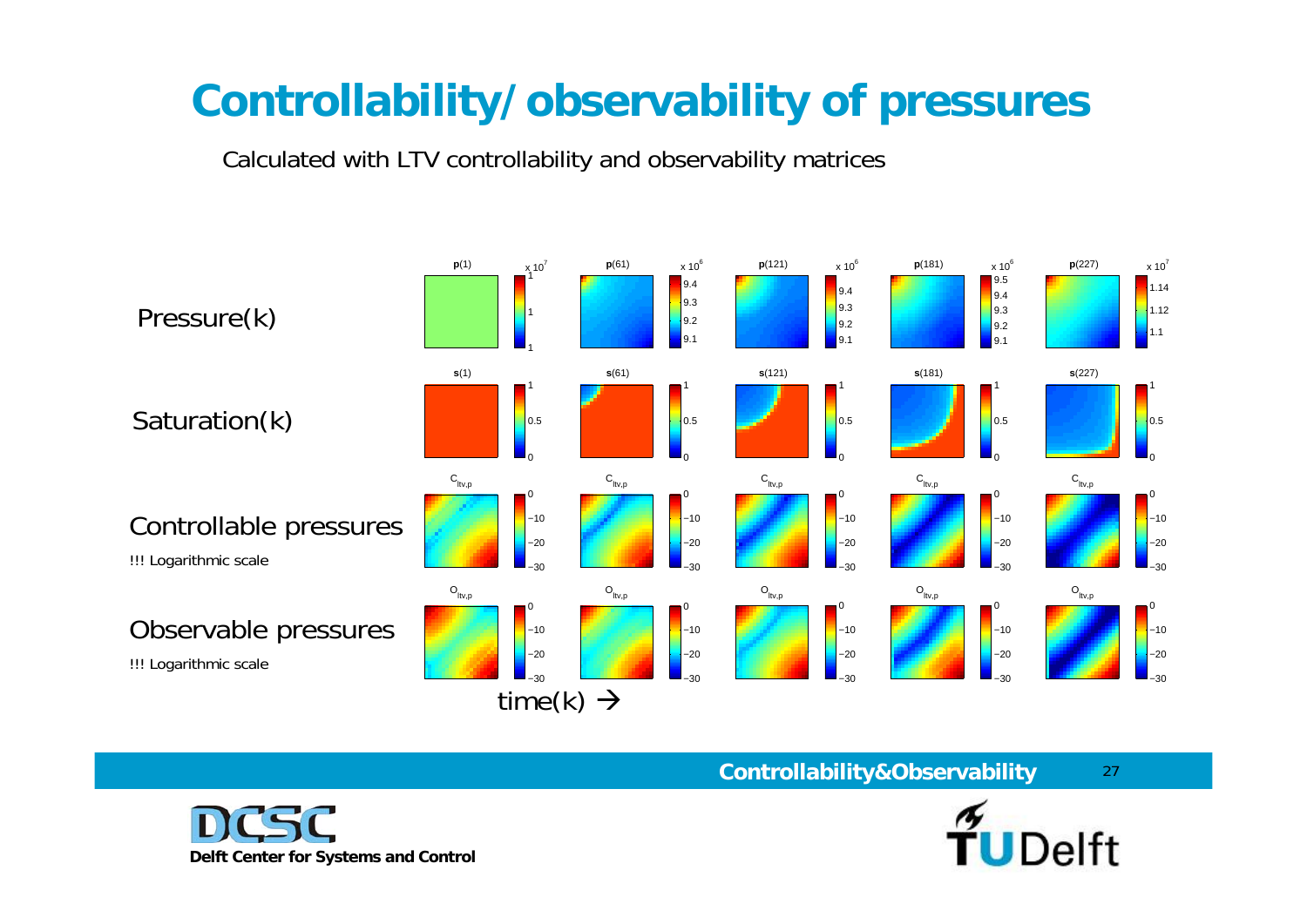# **Controllability/observability of saturations**

Calculated with empirical Gramians



28

**Controllability&Observability**

time(k)  $\rightarrow$ 

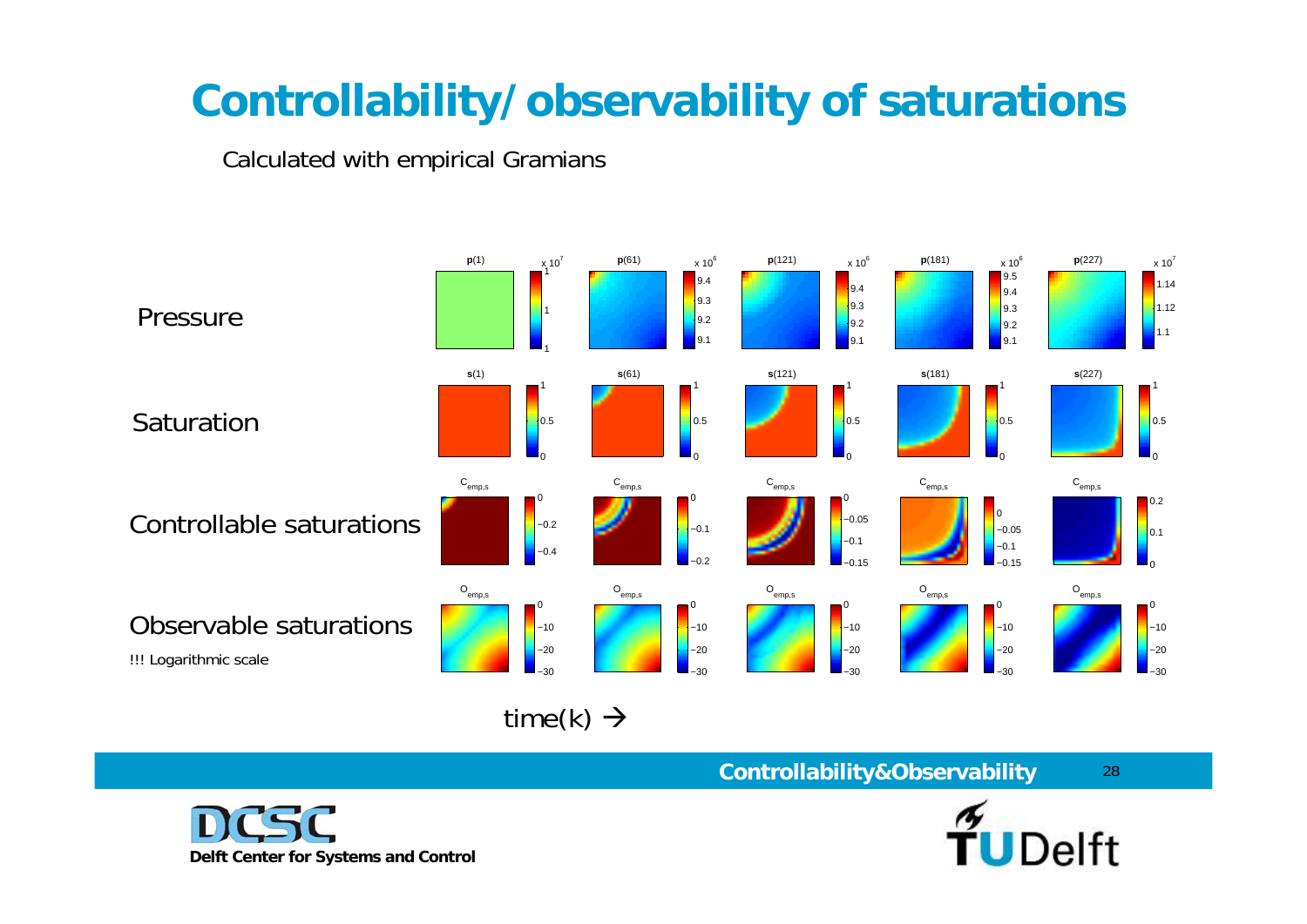## **Observations**

- Most observable phenomena occur in the direct vicinity of the wells
- Saturations are most controllable around the oil-water front
- This would motivate a representation of the state space (e.g. in terms of basis functions), with emphasis on the oil-water front…. Yortsos et al., 2006
- Notions can be instrumental in (a) determining the control-relevant model aspects (b) optimal well placement



**Controllability&Observability**